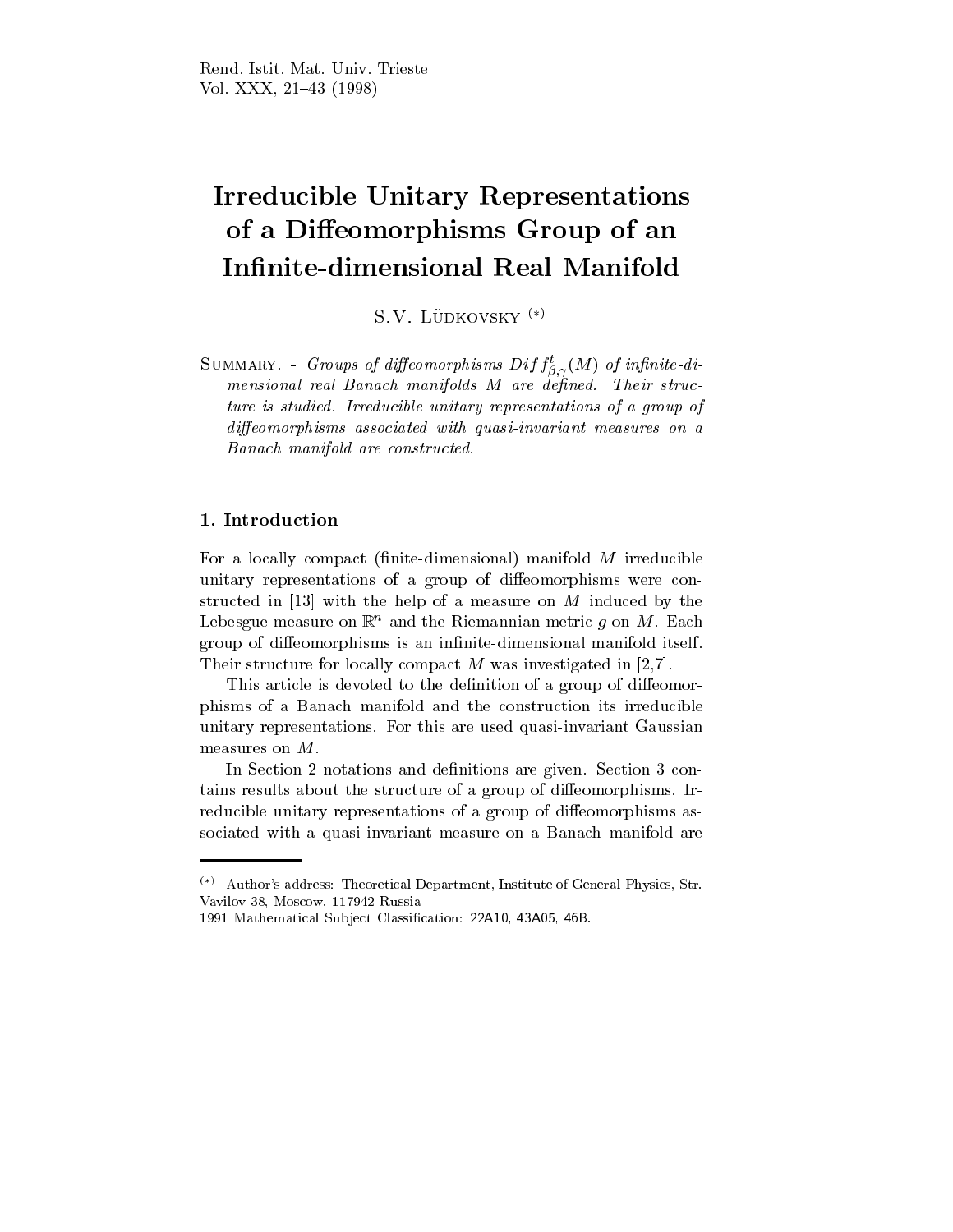described in Section 4. There is the great difference in investigations between cases of finite-dimensional and infinite-dimensional  $M$ . The main results of the present paper are deduced for the first time and given below in Theorems 3.3, 4.1, 4.17, 4.18.

### <u>—. A loved can den de de de de de de</u>

To avoid misunderstandings, we first present our notations and terminology.

**Definition 2.1.** Let U and V be open subsets in  $l_2$ . We consider a space of all infinitely many times Frechet (strongly) differentiable functions  $f, g: U \to V$  fulfilling (i, ii) and with a finite metric  $\rho_{\beta,\gamma}(f,n) < \infty$ , where *n* is some fixed smooth mapping  $n: U \to V$ (that is of class C1);

$$
\begin{array}{ll} (i) \quad \rho_{\beta,\gamma}^t(f,g):= \sup_{x\in U, \ y\neq x, \ y\in U} (\sum_{n=0}^\infty [d_{n,\beta,\gamma}^t(f,g)]^2)^{1/2} < \infty; \\[3mm] d_{0,\beta,\gamma}^t(f,g):= \Vert ^{\beta} \ (f(x)-g(x))\Vert_{l_{2,\gamma}}, \end{array}
$$

$$
(d_{n,\beta,\gamma}^{t}(f,g))^{2} := \sum_{\substack{\alpha^{n} \neq 0, \ |\alpha| \leq t \\ \alpha = (\alpha^{1}, \dots, \alpha^{n}) \\ + \sum_{\substack{\alpha = (\alpha^{1}, \dots, \alpha^{n}) \\ |\alpha| = [t]}} ||n\bar{n}^{\alpha\gamma} \langle x \rangle^{\beta + |\alpha|} D_{x}^{\alpha}(f(x) - g(x))||_{l_{2,\gamma}}^{2} +
$$
  
+ 
$$
\sum_{\substack{\alpha = (\alpha^{1}, \dots, \alpha^{n}) \\ |\alpha| = [t]}} ||n\bar{n}^{\alpha\gamma} \langle x \rangle^{\beta + |\alpha| + b} [D_{x}^{\alpha}(f(x) - g(x)) - D_{y}^{\alpha}(f(g) - g(g))]||_{l_{2,\gamma}}^{2} / |x^{n} - y^{n}|^{2b},
$$

for  $n \in \mathbb{N} := \{1, 2, 3, \ldots\}$ ,  $a_{n, \beta, \gamma}(J, g) = a_{n, \beta, \gamma}(J, g)(x, y)$ , such that

$$
(ii) \quad \lim_{R \to \infty} \rho_{\beta,\gamma}^t(f|U_R^c, h|U_R^c) = 0.
$$

Here  $x = (x^j : j \in \mathbb{N}, x^j \in \mathbb{N}) \in l_{2,\gamma}$  that is

$$
||x||_{l_{2,\gamma}} = \left\{ \sum_{j=1}^{\infty} (x^j j^{\gamma})^2 \right\}^{1/2} < \infty,
$$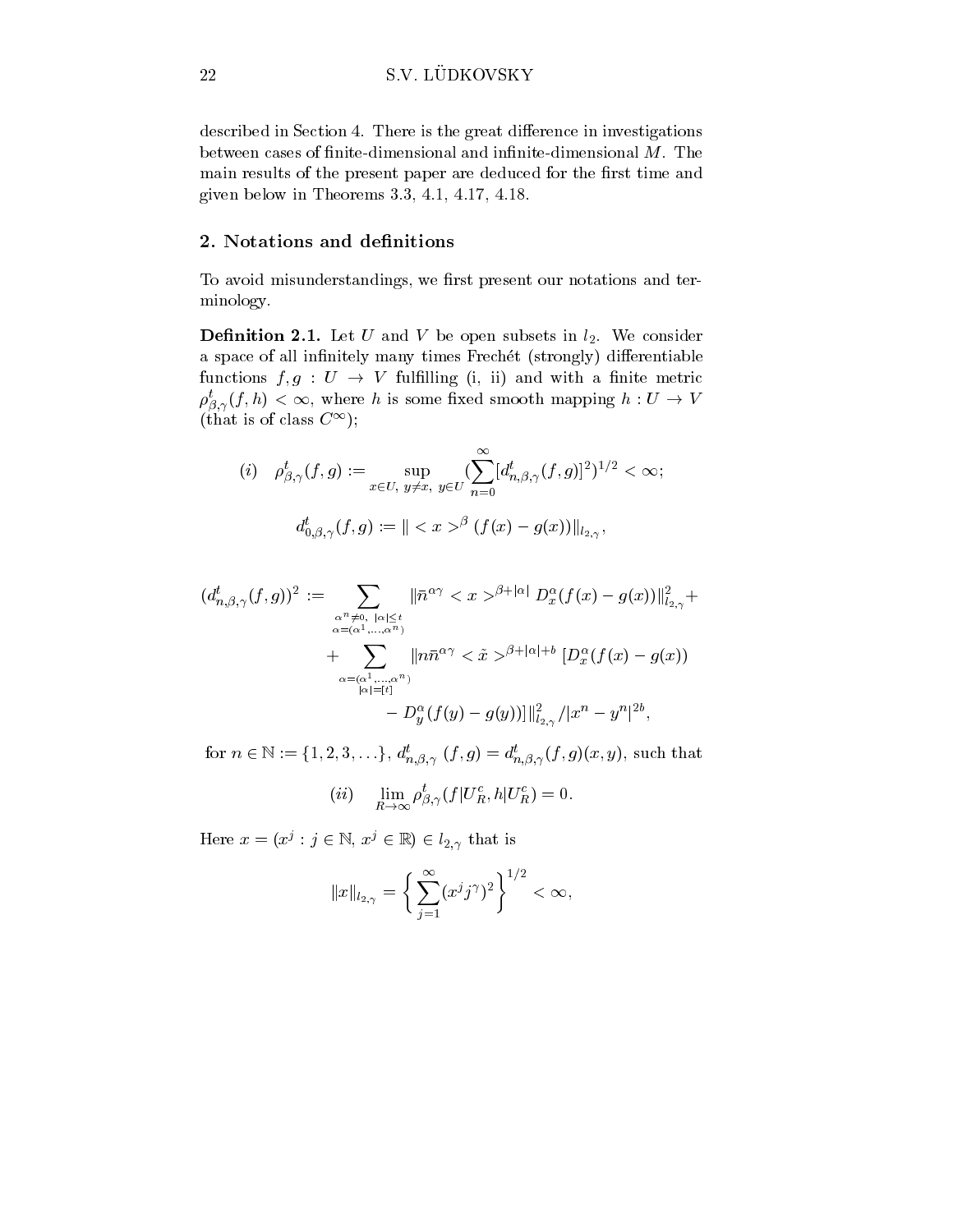$\infty > \gamma \geq 0, t_2 = t_{2,0}$  is the standard separable Hilbert space over  $\mathbb R$ with the orthonormal base  $\{e_n : n \in \mathbb{N}\},\ U_R^{\bullet} := (x \in U : ||x||_{l_2} > R),$  $f(x)=(f^{j}(x): j \in \mathbb{N}, f^{j}(x) \in \mathbb{R}), t \geq 0, t$  is the integral part of t (the largest integer such that)  $[t] \leq t, b = \{t\} := t - [t], 0 \leq b < 1$ (for  $b=0$  the last term in the definition of  $d_{n,\beta,\gamma}^{\prime}$  is omitted),  $D_x^{\prime\prime}:=$  $\partial/\partial x^{j} =: \partial_{j}, D_{x}^{x+j} f(x) := D_{x}^{j}(D_{x}^{n} f(x)), e_{j} = (0, \ldots, 0, 1, 0, \ldots)$  with 1 in the j-th place,  $\alpha = (\alpha^1, \ldots, \alpha^n), \ \alpha^j \in \mathbb{N} \cup 0 =: \mathbb{N}_0, \ |\alpha| = \alpha^1 + \cdots$  $\ldots + \alpha^{\dots}, \, p \in \mathbb{R}, \, \leq x \geq := \min\{ \leq x \geq \leq y \geq 0, \, \leq x \geq := (1 + ||x||_{l_2})^{\dots} \},$  $f(x) - g(x) \in l_2$ ,  $f | A$  denotes a restriction of f on a subset  $A \subset U$ ,  $\bar{n}^{\alpha} := 1^{\alpha} 2^{\alpha} \dots n^{\alpha}$  for  $n \in \mathbb{N}$ .

We denote by  $E_{\beta,\gamma}^{\gamma}(U,V)$  the completion of such metric space, ;  $E^{\infty}_{\beta} := \bigcap_{j=1}^{\infty} E_{\beta}^{j}(U, V)$  with the topology given by the family  $(\rho_{\beta, \gamma}^{j}:$ . . .  $j \in \mathbb{N}$ ) in the latter case. For  $V = l_2$  and  $h(u) = 0$  it is the Banach space with  $||J - g||_{E_{\beta,\gamma}^{t,h}(U,l_2)} := \rho_{\beta,\gamma}(J,g) = \rho_{\beta,\gamma}(J - g,0)$ that is, the infinite-dimensional separable analog of the weighted Holder space  $\bigcup_{\beta} (U, \mathbb{R}^m)$  (compare with [5]) for open  $U \subset \mathbb{R}^n$ ,  $\kappa$  $\tilde{ }$ and  $m \in \mathbb{N}$ . When  $\gamma = 0$  or  $h(U) = 0$  we omit  $\gamma$  or h respectively. It is evident that each cylindrical function  $g(P_kx)$  is in  $E^s_\beta(U, \iota_2)$  $\sim$ if  $g \in C_{\beta}(U^{\prime}, \mathbb{R}^{m}), \; P_{k} \; : \; i_{2} \; \rightarrow \; \mathbb{R}^{m}$  is the orthogonal projection,  $U = (P_k)^{-1}(U'), g(P_kx) := (g^1(P_kx), \ldots, g^m(P_kx), 0, 0, \ldots).$  The spaces  $E^s_{\beta}(U, V)$  differ from  $E^s_0(U, V) =: E^s(U, V)$  for unbounded U  $\sim$ if  $\beta > 0$ .

**Definition 2.2.** Let M be a manifold modelled on  $l_2$  and fulfilling conditions (i-vi) below:

- (1) an atlas  $At(M) = |(U_i, \varphi_i)| : j = 1, \ldots, \kappa$  is finite,  $\kappa \in \mathbb{N}$ (or countable,  $\kappa = \infty$ ),  $\varphi_i : U_i \to U_2$  are nomeomorphisms of  $U_j$  onto  $\varphi_j(U_j) \ni U, U_j$  and  $\varphi_j(U_j)$  are open in M and  $i_2$ respectively,  $(\varphi_j \circ \varphi_i - ia) \in E^{\infty}_{\omega,\delta}$   $(\varphi_i(U_i \cap U_j), i_2)$  for each  $U_i \sqcup U_j \neq \emptyset$ , where  $\omega > 0$ ,  $\gamma > 0$ , a is the identity mapping  $id(x) = x$  for each x;
- (ii) TM is a Riemannian vector bundle with a projection  $\pi : TM \rightarrow$ *M* and a metric  $g_x$  in  $T_xM$  induced by  $\|*\|_{l_2}$  with a RMZstructure. This means that a connector  $K$  and  $g$  are such that  $g_c(X, Y)$  is constant for each  $C^{\infty}$ -curve  $c : I \to M$ ,  $I =$  $[0, 1] \subset \mathbb{R}$  and parallel translation along c of X and  $Y \in \Xi(M)$ ,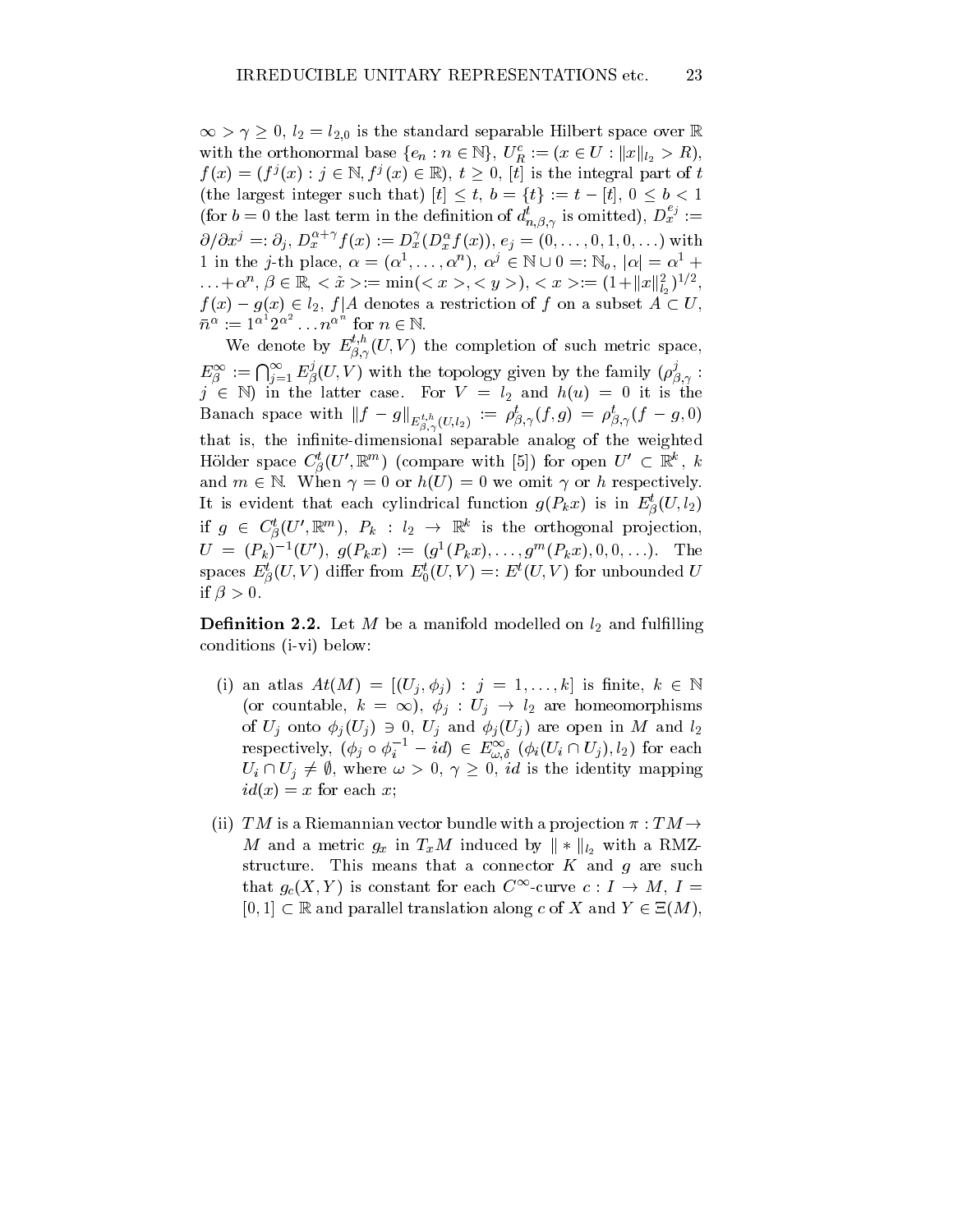$\Xi(M) := \Xi_{TM}(M)$  is the algebra of infinitely differentiable vector fields on  $M$  (see 3.7 in [10]);

- (iii)  $(M, g)$  is geodesically complete and supplied with the Levi-Civita connection and the corresponding covariant differentiation  $\nabla$  (see 1.1, 2.1 and 5.1 in [10]);
- (iv) the charts (Uj iii) are natural with the natural with the natural  $\mathcal{U}$ ordinates with local localization of  $U$  ,  $U$  is an ordinates in the exponential mapping  $exp_p$  :  $v_p \rightarrow M$  corresponding to v, where  $v_p$  is open in  $T_pM$  for each  $p \in M$ , each restriction  $exp_p|\mathbf{v}_p|$  is the local homeomorphism (see Section III.8 in [15], Section 6, 7 in [10]) such that ring  $\mu_1$  , which is a radius  $\mu_1$  ring (x) is a radius of  $\mu_1$  is a radius  $\mu_1$ of injectivity for expansion  $\mathbf{r}$  and  $\mathbf{r}$  is for entire M; is for entire  $\mathbf{r}$
- (v) M is Hilbertian at infinity, that is, there exists  $M_R \subset M$  with  $M \setminus M_R \equiv: M_R^-$  equal to finite (or countable) disjoint union of connected open components fig. . The fig. such that  $\alpha$  $\varphi_a$  (s $\iota_a$ ) =  $\iota_2$  \  $B_a$ , where  $B_a$  are closed balls in  $\iota_2$ , each s $\iota_a$ is with a metric  $\tilde{e}$  induced by  $\phi_a^{-1}$  and the standard metric in  $l_2$ . Let a metric g for M be elliptic, that is, there exists  $\lambda > 0$ such that  $\lambda \tilde{e}_x(\xi, \xi) \leq g_x(\xi, \xi)$  for each  $\xi \in T_xM$  and  $x \in M$ , where  $M_R := [x \in M : a_M(x, x_0) \le R], x_0$  is some fixed point in M, d,  $M$  is the distance function on  $\alpha$  is the distance function of  $g$  ,  $g$  ,  $\infty > \kappa > 0$  (see for comparison the finite-dimensional case of  $M$  in [5]);
- (vie) and contains a sequence of the  $N$  and  $N$  and  $N$  are supposed to be because to be defined to be a support of  $N$ closed  $E_{\omega,\gamma}$ -submanifolds with finite dimensions  $\alpha m_{\mathbb{R}} m_k = \kappa$ . . . for  $M_k$  and codimensions  $coarm_RN_k = \kappa$  for  $N_k, \kappa = \kappa(n) \in \mathbb{N}$ ,  $\kappa(n) < \kappa(n+1)$  for each  $n, M_k \subset M_l$  and  $N_k \supset N_l$  for each  $\kappa \leq \iota, \; M = M_k \cup N_k, \; M_k + N_k = \sigma M_k + \sigma N_k$  for each  $\kappa$ such that  $\bigcup_k M_k$  is dense in M,  $At(M)$  and M are foliated in accordance with this decompositions. These means that  $(\alpha)$  $\varphi_{i,j} := \varphi_i \circ \varphi_j \quad |\varphi_j(U_i \sqcup U_j)| \to \iota_2$  are of the form  $\varphi_{i,j}((x : i \in$ j $(N)$ ) =  $(\alpha_{i,j,k}(x_1,\ldots,x_k), \gamma_{i,j,k}((x^l : l > k)))$  for each  $n \in \mathbb{N}, k =$  $k(n)$ , when M is without boundary,  $\partial M = \emptyset$ . If  $\partial M \neq \emptyset$  there is the following additional condition:  $(\beta)$  for each boundary component  $M_0$  of M and  $U_i \cap M_0 \neq \emptyset$  we have  $\phi_i : U_i \cap M_0 \rightarrow$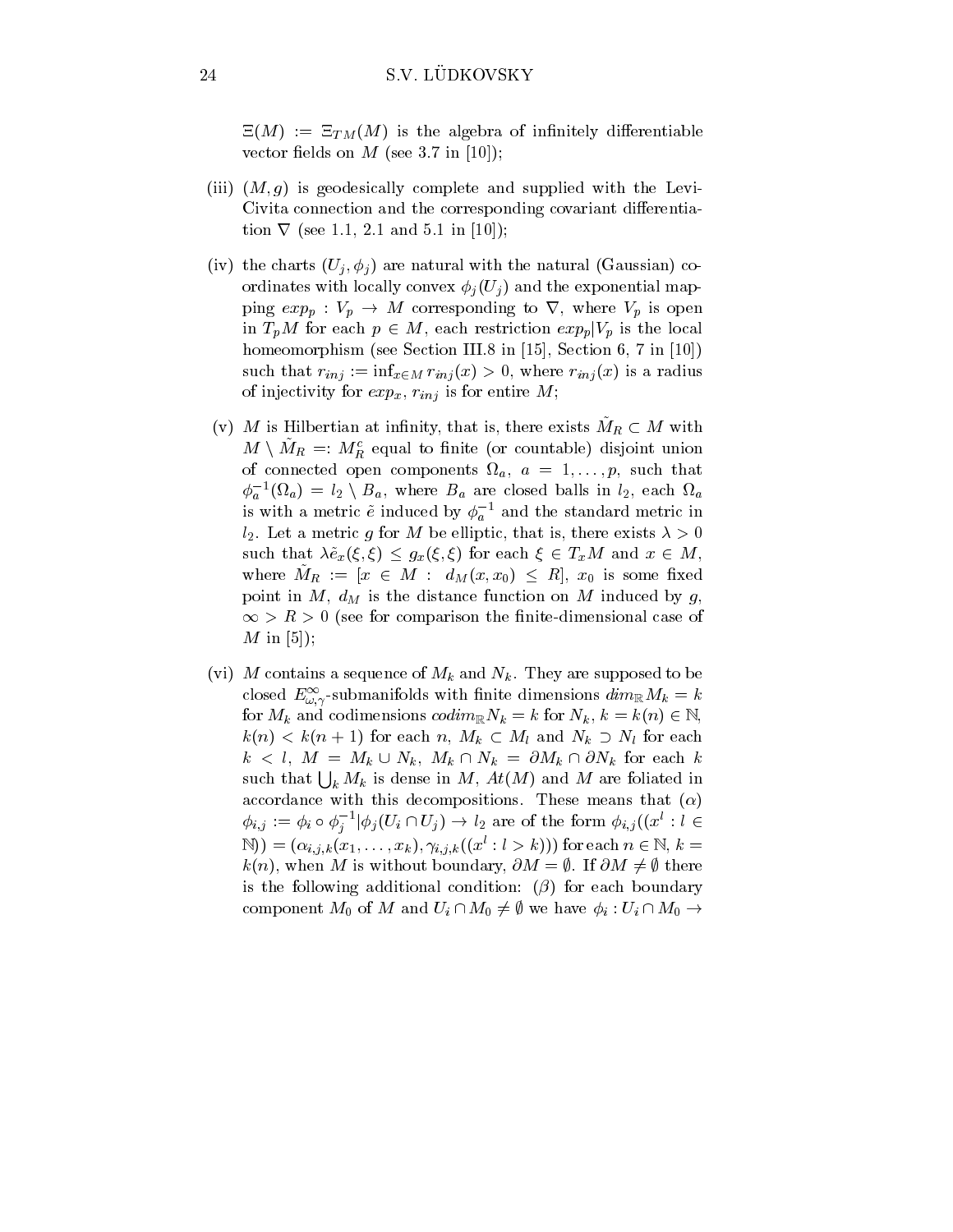$H_l$ , where  $H_l = \{(x_j : j \in \mathbb{N}) | x \geq 0\}$ . If  $U_l \cap M_0 \neq \emptyset$  and  $U_j \cap$  $M_0 \neq \emptyset$  we have both images in  $H_1$  (or in  $H_l$  with  $l > 1$ ), then the foliation is called transverse (tangent respectively) to  $M_0$ . Then the equivalence relation of  $E_{\omega,\gamma}$ -atlases that produces foliated  $M$  (see also [12] for finite-dimensional  $C$  -manifolds) is as usually considered.

**Definition 2.3.** Let M and  $\tilde{M}$  be two manifolds as in 2.2 with a smooth mapping (for example, an embedding)  $\theta : M \rightarrow M$ ,  $\omega$  and  $\omega \geq max(0, p), \ p \in \mathbb{R}, \ t \in \mathbb{R}_+ := [0, \infty), \ \infty > \gamma \geq 0, \ \theta \text{ and } \theta \geq \gamma.$ We denote by  $E_{\beta,\gamma}^{\infty}(M,M)$  a space of functions  $f : M \to M$  with ;  $f_{i,j} := \phi_i \circ f \circ \phi_j^{-1} |(\phi_j(U_j) \cap \phi_j(f^{-1}(U_i))),~(f_{i,j} - \theta_{i,j}) \in E_{\beta,\gamma}^{\circ}(\phi_j(U_j) \cap \mathcal{S})$  $\varphi_i(j^{-1}(U_i))$ ,  $\varphi_i(U_i)$  for each i and j. When  $Ai(M)$  is finite it is metrizable by a metric (i)  $\tilde{\rho}_{\beta,\gamma}^t(f,\theta) := \sum_{i,j} \rho_{\beta,\gamma}^t(f_{i,j},\theta_{i,j})$  with  $(i\ell)$   $\lim_{R\to\infty}\rho_{\beta,\gamma}(f|M_R^i,\theta)=0.$  For infinite countable  $At(M)$  we denote by  $E_{\beta,\gamma}^\circ(M,M)$  the strict inductive limit  $str-ind-\text{lim}[E_{\beta,\gamma}^\circ(U^\omega,$  $M$ ),  $\Pi_{E}$ ,  $\Sigma$ ], where  $E \in \Sigma$ ,  $\Sigma$  is the family of all limite subsets of N directed by the inclusion  $E \, \leq \, F$  if  $E \, \subset \, F$ ,  $\tilde{U}^E \, := \, \bigcup_{j \in E} \tilde{U}_j$ ,  $(U_j,\phi_j)$  are charts of  $At(M)$ ,  $\Pi_E^F : E_{\beta,\gamma}^{\gamma,\gamma}(U^E,M) \hookrightarrow E_{\beta,\gamma}^{\gamma,\gamma}(U^F,M)$ and  $\Pi_E$  :  $E_{\beta,\gamma}^{\gamma, \gamma}(M,M)$  are uniformly continuous embeddings (isometrical for  $0 \leq t < \infty$ ). Evidently,  $E_{\beta,\gamma}^{\gamma}(M,M)$  is the space of . . . functions f of the class  $E^{\alpha}_{\beta,\gamma}$  with supports  $supp(f) := cl\{x \in M:$ functions f of the class  $\hat{E}$ <br> $f(x) \neq 0$   $\subset U^{E(f)}$ ,  $E(f)$ ,  $E(f) \in \Sigma$  and  $0 \in W \subset E_{\beta, \gamma}^{\sim}(M, M)$  is open if . . . and only if  $\Pi_{E}^{-1}(W) \cap E_{\beta,\gamma}^{\gamma}(U^{\#},M)$  is open for each  $E \in \Sigma.$ Let  $Hom(M)$  be a group of nomeomorphisms of M and  $Diff_{\beta,\gamma}(M)$  : . . .  $I = [J \in Hom(M) : J \text{ and } J \in E_{\beta, \gamma}(M, M)]$  be a group of homeomorhisms (diffeomorhisms for  $t \ge 1$ ) of class  $E^s_{\beta,\gamma}$ . When  $At(M)$  is . . . finite it is metrizable with the right-invariant metric

$$
(iii) \quad d(f,g):=\tilde{\rho}_{\beta,\gamma}^t(g^{-1}f,id),
$$

where  $\theta$  is the identity map for  $\tilde{M} = M$ ,  $\theta = id$  (in this case the index  $\theta$  is omitted),  $\beta \geq 0$  (see also [14] for finite-dimensional M, correctness of this definition is proved in Theorem 3.1). Henceforth, we omit the  $\mu$ .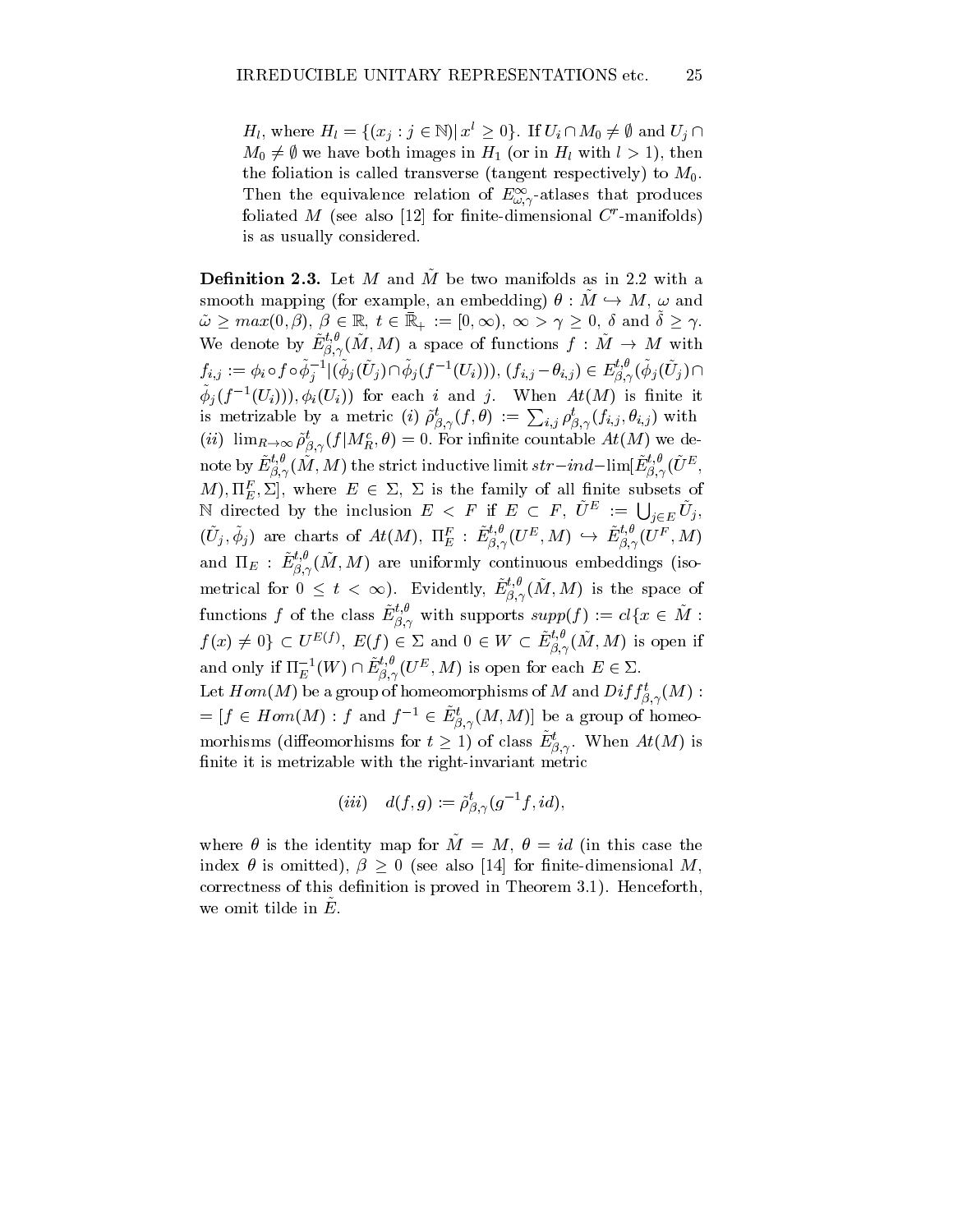**Definition 2.4.** A Riemannian metric q for M Hilbertian at infinity is called regular Hilbertian asymptotically, if there exist  $\sigma > 0, \ t > 0$  $1, \beta' > 0, \infty > \gamma' \geq 0$  such that  $(g - \tilde{e})_x(\xi, \xi) \in E_{\beta', \gamma'}(M, \mathbb{R})$ by x for each  $\zeta \in I \mathcal{M}, \ \zeta = (\zeta_x : x \in \mathcal{M}), \ ||\zeta_x||_{l_2} \leq 1$  for each  $x \in M$ , sup<sub> $\xi \in TM$ ,  $\|\xi_x\| \leq 1$   $\| (g - e)_{x}(\xi, \xi) \|_{E^{t'}_{\beta', \gamma'}(M, \mathbb{R})} \leq 0$ . For spaces</sub>  $E_{\beta,\gamma}(M,N)$  with  $M = N$  or N being a Banach space over  $\mathbb R$  we assume that  $\omega > \max(0, \beta)$  and  $\beta' > max(0, \beta)$ ,  $t' > t + 1$ ,  $\gamma' > \gamma$  in 2.2, 2.4.

DEFINITION 2.5.1. Let X be separable BS over R. Suppose that  $F_n \subseteq F_{n+1} \subseteq \cdots \subseteq \Lambda$ ,  $\alpha \imath m_{\mathbb{R}} F_n = n$ , is a sequence of finitedimensional subspaces. Let  $\{z_n : n \in \mathbb{N}\}\$  be a sequence of imearly independent vectors in  $X$  with  $||z_n||_X = 1$ ,  $sp_{\mathbb{R}}\{z_1,\ldots,z_n\} = r_n$  for each n. For open  $U$  and  $V$  in  $X$  we consider a space of all infinitely many times Frechet differentiable functions  $f, g: U \to V$  fulfilling (i, ii) in 2.1 and with  $\rho_{\beta,\gamma}(f,n) < \infty$ , where  $n: U \to V$  is some fixed smooth (of class  $C^{\sim}$ ) mapping  $n: U \to V, D_x^{\sim}$  for  $\alpha = (\alpha^{\sim}, \ldots, \alpha^{\sim})$ is the operator of differentiation by  $(x^1, \ldots, x^n) \in F_n$ , but with  $U_R := \{x \in U : ||x||_X > R\}$  and  $\langle x \rangle = (1 + ||x||_X)^{1/2}$ . We denote by  $E_{\beta,\gamma}^{t,h}$  the completion of such metric space and consider  $E_{\hat{\beta}}(U, V)$  as in 2.5.  $\sim$ 

DEFINITION 2.5.2. Let  $M$  be a paracompact separable metrizable manifold modelled on  $X$  [17] and fulfilling (i, ii) below:

- (1) an atlas  $At(M) = |(U_i, \varphi_i) : 1 \leq j \leq \kappa + 1|$  is finite,  $\kappa \in \mathbb{N}$ (or countable  $k = \omega_0$ ),  $\phi_i : U_i \to X$  are homeomorphisms of  $U_j$  onto  $\varphi_j(U_j) \ni U_j$ ,  $U_j$  and  $\varphi_j(U_j)$  are open in M and  $\Lambda$ respectively,  $(\varphi_j \circ \varphi_i - ia) \in E_{\omega, \delta}^{\omega}(\varphi_j(U_i \sqcup U_j), \Lambda)$  for each  $U_i \sqcup U_j \neq \emptyset$ , where  $\omega > 0$ ,  $\gamma \geq 0$ ,  $ia(x) = x$  is the identity mapping,  $\omega_0$  is the initial number of cardinality  $\aleph_0$  [9];
- (iii) M contains a sequence of  $N$  and  $N$  and  $N$  and Lk submanifolds. They are  $N$ of class  $E_{\omega,\gamma}$  with  $\alpha m_{\mathbb{R}} m_k = \kappa$  for  $m_k$  and  $\alpha \alpha m_{\mathbb{R}} L_k = \kappa$  for  $L_k$ ,  $\kappa = \kappa(n) \in \mathbb{N}$ ,  $\kappa(n) \leq \kappa(n+1)$  for each  $n$ ,  $M_k \subset M_l$  and  $L_k \supseteq L_l$  for each  $\kappa < i$ ,  $M = M_k \cup L_k$ ,  $M_k \cap L_k = \partial M_k \cap \partial L_k$ for each k such that  $\bigcup_k M_k$  is dense in M. Moreover, M and  $At(M)$  are foliated. That is, they fulfil  $(\alpha, \beta)$ :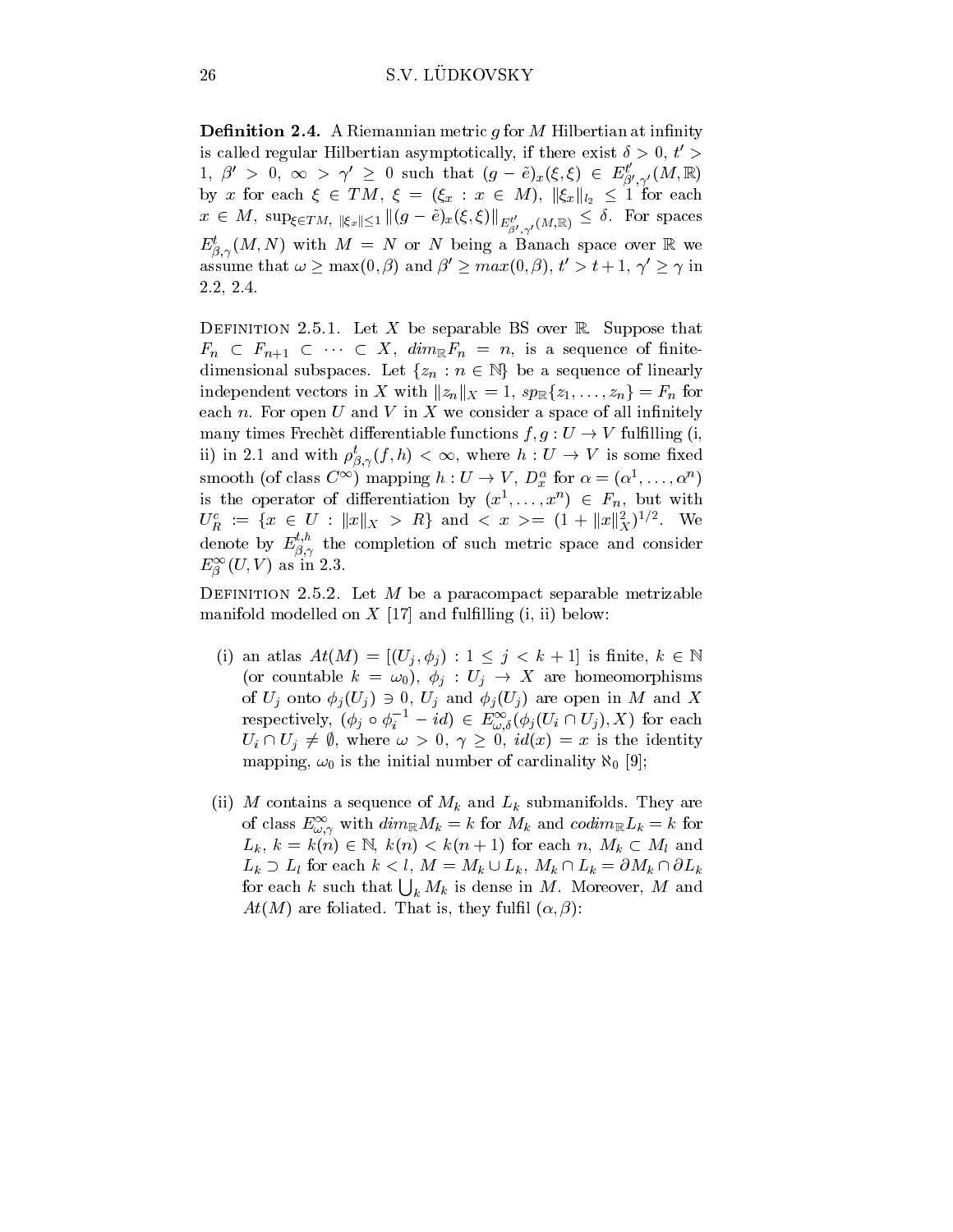- $(\alpha)$   $\varphi_{i,j}$ :  $\varphi_{i} \circ \varphi_{j}$   $\varphi_{i}$   $\psi_{i}$   $\upsilon_{j+1} \upsilon_{j}$   $\rightarrow$  A are of the form  $\varphi_{i,j}$   $\psi_{i}$ j $i \in \mathbb{N}$ )) =  $(\alpha_{i,j,k}(x^2, \ldots, x^2), \gamma_{i,j,k}((x : i > k)))$  for each  $n \in \mathbb{N}, k = k(n)$ , when M is without a boundary,  $\partial M = \emptyset$ . If  $\partial M \neq \emptyset$  then:
- $(\beta)$  for each boundary component  $M_0$  of M and  $U_i \cap M_0 \neq \emptyset$ we have  $\varphi_i : U_i \sqcup M_0 \to H_l$ , where  $H_l = \{x \in \Lambda : x \geq 0\},\$  $x^{l} = P_{z_{l}}(x)$  is the projector of X onto  $\mathbb{R}z_{l}$  along  $X \ominus \mathbb{R}z_{l}$ (see [22]).

DEFINITION 2.5.3. Analogously to Definition 2.3 we consider spaces  $E_{\beta,\gamma}^{\gamma,\nu}(M,M)$  and  $Diff_{\beta,\gamma}^{\iota}(M)$  for M and M as in 2.5.2. Then  $Diff^{\infty}_{\infty,\gamma}(M)$  is defined as  $\bigcap_{l\in\mathbb{N}} Diff^{\infty}_{l,\gamma}(M)$  and  $Diff^{\infty}_{\beta,\gamma}(M)$  =  $\bigcap_{t\in \mathbb{N}} Diff^t_{\beta,\gamma}(M)$  with the corresponding standard topologies of pro-; jective limits [9,22].

**Definition 2.6.** Let G be a topological group. A Radon measure  $\mu$ on  $Af(G, \mu)$  (or  $\nu$  on  $Af(M, \nu)$ ) is called left-quasi-invariant relative to a dense subgroup G' of G, if  $\mu_{\phi}(*)$  (or  $\nu_{\phi}(*)$ ) is equivalent to  $\mu(*)$  (or  $\nu(*)$  respectively) for each  $\phi \in G'$ . Henceforth, we assume that a quasi-invariance factor  $\mathcal{A}(\mathcal{U})=\mathcal{U}(\mathcal{U})$  and  $\mathcal{U}(\mathcal{U})=\mathcal{U}(\mathcal{U})$  is an original in continuous by  $(\varphi, q) \in G \times G$  (or  $\in$  (G  $\times M$ )),  $\mu$  : A j (G,  $\mu$ )  $\rightarrow$  [0,  $\infty$ ),  $\mu(V) > 0$  (or  $\nu : Af(M, \nu) \to [0, \infty), \nu(V) > 0$ ) for some (open) neighbourhood  $V \subset G$  (or  $\subset M$ ) of the unit element  $e \in G$  (or a point  $x \in M$ ,  $\mu(G) < \infty$  (or  $\nu(M) < \infty$  and is  $\sigma$ -finite respectively), where  $\mu_{\phi}(E) := \mu(\phi^{-1}E)$  for each  $E \in Af(G, \mu)$ ,  $Af(G, \mu)$  is the completion of  $Bf(G)$  by  $\mu$ ,  $Bf(G)$  is the Borel  $\sigma$ -field on G [6].

Let  $(M, F)$  be a space M of measures on  $(G, Bf(G))$  (or  $(M, Bf(M))$ ) ) with values in  $\mathbb R$  and  $G^*$  be a dense subgroup in  $G$  such that a topology T on M is compatible with G", that is,  $\mu \to \mu_h$  (or  $\nu \to \nu_h$ ) is the homeomorphism of  $(M, F)$  onto itself for each  $h \in G$ ". Let T be the topology of convergence for each  $E \in Bf(G)$  (or  $\in Bf(M)$ ) and W be a neighbourhood of the identity  $e \in G$  such that J is dense in W, where  $J := [h : h \in G^* \cap W =: W^*$ , there exists  $b \in$  $(-1, 1)$  and  $g(b) = h$  with  $[g(c) : c \in (-1, 1)] \subset W$ "],  $g(c_1 + c_2) =$  $g(c_1)g(c_2), g(0) = e$  are one parameter subgroups,  $c_1, c_2 \in \mathbb{R}$ . We assume also that for each  $f \in W$  there are  $g(\bar{v}_1),\ldots,g(\bar{v}_k) \in J$ such that  $f = g(v_1) \dots g(v_k)$ . A measure  $\mu \in M$  (or  $\nu \in M$  ) is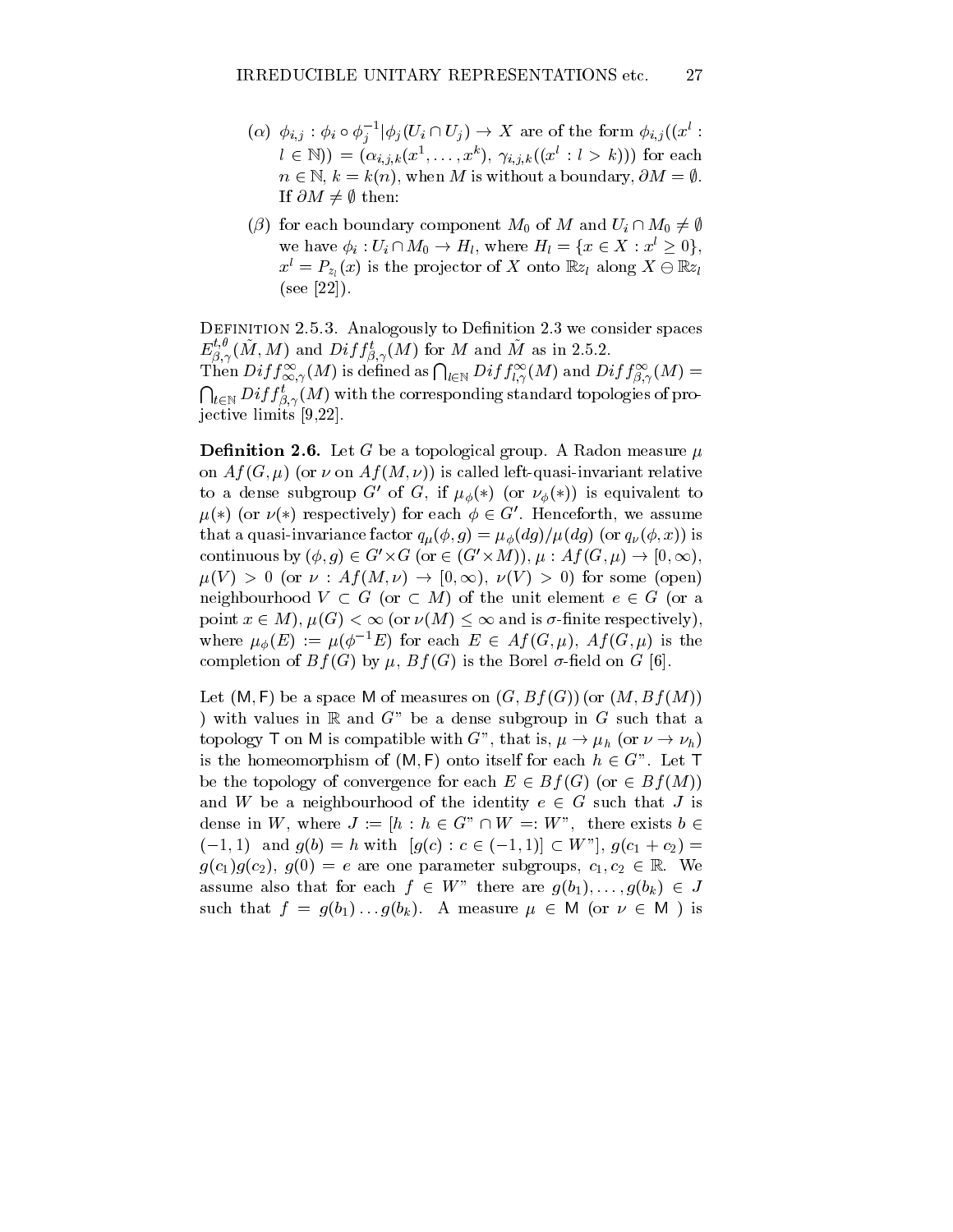called differentiable along  $g(b)$  in a point  $g(c)$  if  $\mu(g(b)^{-1}E)-\mu(E) =$  $(b-c)(\mu'(g(c); E)+\alpha(g(b); E))$  and there exists  $\lim_{b\to c} \alpha(g(b); E)=0$ and  $\mu'(g(c); E) \in \mathbb{R}$  is continuous by  $g(c)$  for each  $E \in Bf(G)$ , where b and  $c \in \mathbb{R}$ ,  $\mu'(g(c); E)$  is called the derivative (by Lagrange) along  $g(b)$  in  $g(c)$  (analogously for  $\nu$  on M). Let by induction  $\lambda(*)$  =  $\mu^{(j-1)}(g(c_1),\ldots,g(c_{j-1});*)$  and there exists  $\lambda'(g(c_j);E)$ , then it is denoted  $\mu^{(j)}(g(c_1),\ldots,g(c_j);E)$  and is called the j-th derivative (by Lagrange) of  $\mu$  along  $(g(b_1),...,g(b_j))$  in  $(g(c_1),...,g(c_j))$ , where  $j \in \mathbb{N}$ .

**Lemma 2.1.** Let  $M$  be a  $E_{\omega, \delta}$ -domain in  $\Lambda$ . Then there exists a  $\sim$  ,  $\sim$ Hilbert space Y such that  $Y \subset A$ , Y is dense in  $A$ ,  $||x||_Y$  $\textit{exists} \ a \ \geq \lVert x \rVert_{X}$ for each  $x \in Y$  and  $Diff^{\iota}_{\beta',\gamma'}(N)$  is a dense subgroup in  $Diff^{\iota}_{\beta,\gamma}(M),$ where  $N = M \sqcup I$ ,  $\infty > t > 0$ ,  $t > t$ ,  $\infty > t > 1$ ,  $p > p > 0$ ,  $\gamma' > \gamma + 2, \omega \geq \beta', \delta \geq \gamma'.$ 

Proof. In view of Theorem I.4.4 [16] for BS X there exists a Hilbert space  $Y$ ,  $Y \subseteq X$ ,  $||x||_Y \ge ||x||_X$  for each  $x \in X$ . We take  ${F_n : X}$  $n \in \mathbb{N}$  in  $\Lambda$  and an orthonormal base  $\{e_n : n \in \mathbb{N}\}\,$  in Y with  $e_1 = z_1, e_i = \sum_{i=1}^i b_{i,j} z_j$  are chosen by induction,  $b_{i,i} \neq 0$ . Since  $\|\sum_{i=1}^n x^i z^i\|_Y \leq \sum_{i=1}^n |x^i| \times \|z_i\|_Y, \ \|\sum_{i=m}^n x^i z_i\|_X \leq \sum_{i=m}^n |x^i| \leq$  $\left(\sum_{i=m}^n |x^i|^2\right)^{1/2} (n-m)^{1/2}, \sum_{n=1}^{\infty} \left(\sum_{m=n}^{2n} m^d\right) < \infty$  for each  $d < -2$ , then there is a Hilbert space  $Y_0$  with an injection  $T: Y_0 \to X$  being a nuclear operator [20,22],  $Tx = \sum_{i=1}^{\infty} (x, y_i)_{Y_0} z_i$ , where  $x \in Y_0$ ,  $(*, *)Y_0$  is an inner product in  $Y_0, \{y_i\}$  is a base in  $Y_0$  such that  $\sum_{i=1}^{\infty} |y_i|_{Y_0} < \infty$ . Moreover, we can choose  $e_i = b_{i,i}z_i$ . Let  $Y_0 \subset Y \subset Y$  $X, \|x\|_{Y_0} \geq \|x\|_{Y} \geq \|x\|_{X}$  for each  $x \in Y_0$ . Then from Definition 2.1 of  $\rho_{\beta,\gamma}$  and  $i_{2,\gamma}$ , also from the consideration of multipliers  $n^{-\gamma}$ ,  $n\bar{n}^{\alpha\gamma}$ , it follows that each  $g\in Diff_{\beta'\gamma'}^{t}(N)$  belongs to  $Hom(M)$ , since  $F_n \subseteq Y \subseteq X$ ,  $t \geq 1$ ,  $\leq x \geq y \geq \leq x \geq x$  for each  $x \in Y$ . Therefore, g has the unique continuous extension  $\tilde{g}$  on M such that Therefore, g has the unique continuous extension  $\tilde{g}$  on M s<br>  $\tilde{g} \in Diff^t_{\beta,\gamma}(M)$ , since N is dense in M and we can choose<br>  $0 < \epsilon$  the space  $Y_0$  with  $|y_i| \leq i^{-2-\epsilon}$  for each  $i \in \mathbb{N}$ .  $g \in Dif_{\hat{\beta}, \gamma}(M)$ , since N is dense in M and we can choose for each . . .  $\Box$ 

**Definition 2.8.** Let M be a  $E_{\omega,\delta}$ -manifold as in 2.5 that has a locally finite partition of unity of the same class of smoothness. Henceforward, we suppose that there exists  $E_{\omega,\delta'}^-$  submanifold TV in M; N is modelled on a Hilbert space  $Y$ , where  $Y$  is as in 2.7 with  $Dij \int_{\omega,\delta'} (Y) \subset Dij \int_{\omega,\delta} (X)$  for the corresponding  $\delta \geq 0$ , where M ...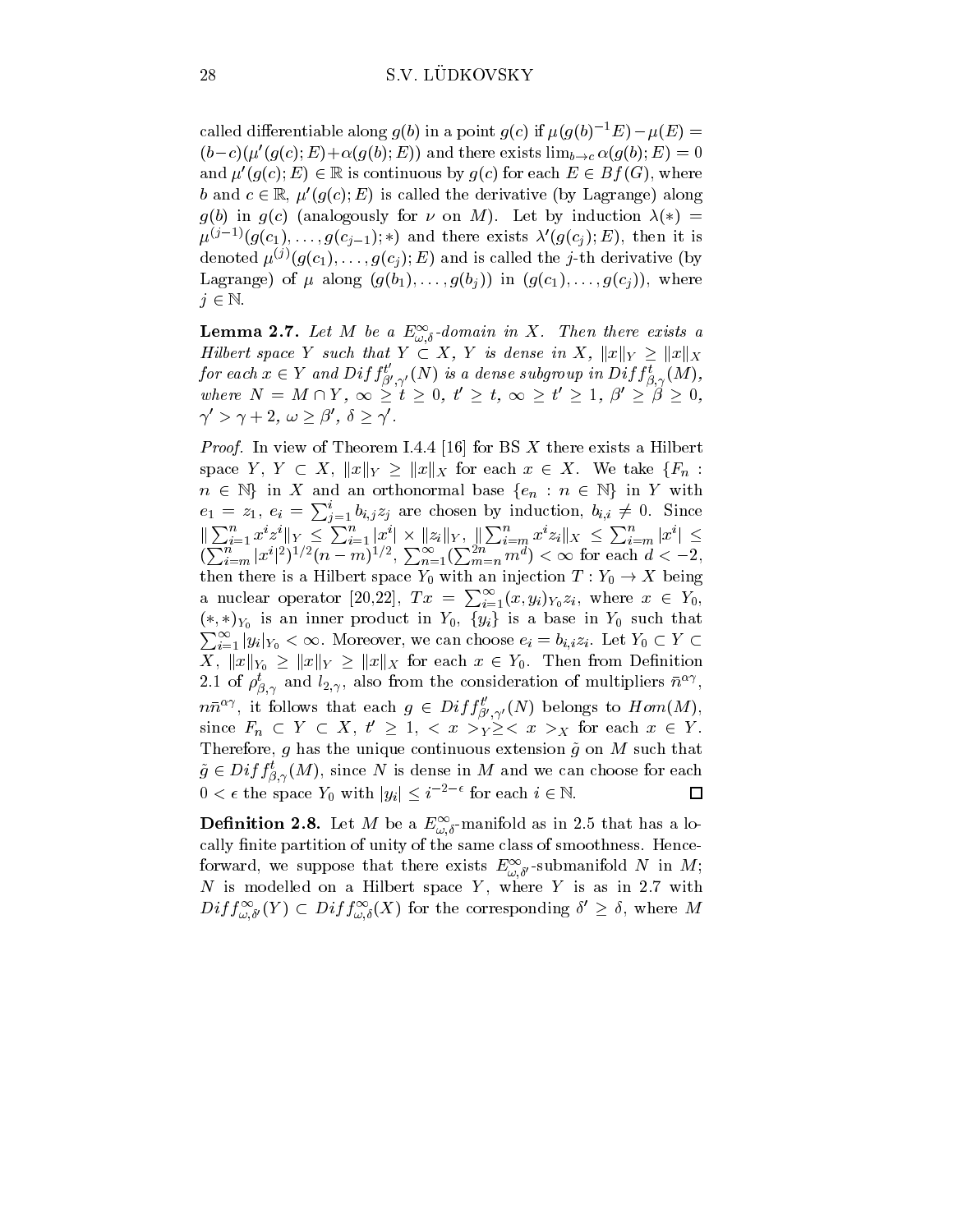and N are separable. Also let N satisfy conditions in 2.2 and 2.4 such that  $m_k \subset N$ ,  $N_k \subset N$ ,  $N_k$  is dense in  $L_k$  for each  $\kappa \in \mathbb{N}$ .

**Corollary 2.9.** Let M be a Banach  $E_{\omega, \delta}$ -manifold and N be a Hilbert  $E^{\infty}_{\omega,\delta'}$ -manifold such that they satisfy 2.8. Then  $Diff^{t}_{\beta,\gamma'}(N)$  is a dense subgroup of  $D^{t}J \beta_{\alpha\gamma}(M)$ , if  $0 \leq \alpha \leq \gamma > \gamma + 2$ ,  $t \leq 1$ , ;  $E^{\infty}_{\omega,\delta'}$ -manifold su<br>dense subgroup of  $\tau > t > 0$  and

 $\infty \geq t \geq t \geq 0$  and  $\omega \geq \rho$ .<br>Proof. For charts  $(V_i, \psi_i)$  of N with  $V_i \cap V_i \neq \emptyset$  a mapping  $\psi_i \circ \psi_i^{-1}$ is in the class of smoothness  $E^{\infty}_{\omega,\delta'}$ . In view of Definitions 2.5, 2.8 and  $\Box$ Lemma 2.7  $Diff^{\iota}_{\beta,\gamma'}(N)$  is a dense subgroup of  $Diff^{\iota}_{\beta,\gamma}(M)$ .

### 3. Structure of groups of dieses of printing and

**Theorem 3.1.** Let  $G = Dif \frac{1}{\beta} \gamma(M)$  be defined as in 2.5, 2.8. Then . . . it is a separable topological group. If At(M) is nite, G is metrizable by a left-invariant metric d.

*a* left-invariant metric d.<br>Proof. Let at first  $At(M)$  be finite. If f and  $q \in G$  then  $f \circ q^{-1} \in G$ due to Theorem 2.5  $[1]$  and Ch. 5 in  $[21]$  about differentiation and difference quotients of composite functions and inverse functions, since  $\varphi_i \circ \varphi_j \circ \in E^{\infty}_{\omega, \delta}$  for each i and j. At first we have  $a(j, ia) > 0$ for  $f \neq id$  in G, since there are i and j such that  $f_{i,j} \neq id_{i,j}$ . Then  $d(hf, hg) = d(g^{-1}h^{-1}hf, id) = d(g^{-1}f, id) = d(f, g)$ , hence d is left-invariant, where  $f, g, n \in G$ . Therefore,  $a(f^{-1}, ia) = a(ia, f),$ in view of 2.1 and 2.3(i,ii) we have that  $d(id, f) = d(f, id)$ , hence  $d(f, q) = d(q, f).$ 

It remains to verify, that the composition map  $(f, g) \to f \circ g$  from G  $\times$  G  $\rightarrow$  G and the inversion map  $\tau \rightarrow \tau$  are continuous relative to a. Let  $W = [f \in G : a_{\beta, \gamma}(f, id) \leq 1/2]$  and  $f, g \in W$ . We have ;  $f_{i,j} \circ g_{i,l} - ia_{i,l} = (f_{i,j} \circ g_{i,l} - f_{i,l}) + (f_{i,l} - ia_{i,l})$  for corresponding domain as an intersection of domains of  $f_{i,j} \circ g_{i,l}$  and  $f_{i,l}$ . Hence, using induction by  $p = 1, 2, \ldots, [t] + 1$  and the Cauchy inequality we have that there are constants  $\infty > C_1 > 0$ ,  $\infty > C_2 > 0$  such that  $a(j \circ g, ia) \leq C_1(a(j, ia) + a(g, ia))$  and  $a(j \to, ia) \leq C_2a(j, ia)$ , since  $\lim_{n\to\infty} [a_{n,\beta,\gamma}(f_{i,j},ia_{i,j}) + a_{n,\beta,\gamma}(g_{j,l},ia_{j,l})] = 0,$  [t] + 1 and At(M) are a concern of a *000 and g satisfact* care concerns and a set  $\mathbb{R}^n$ .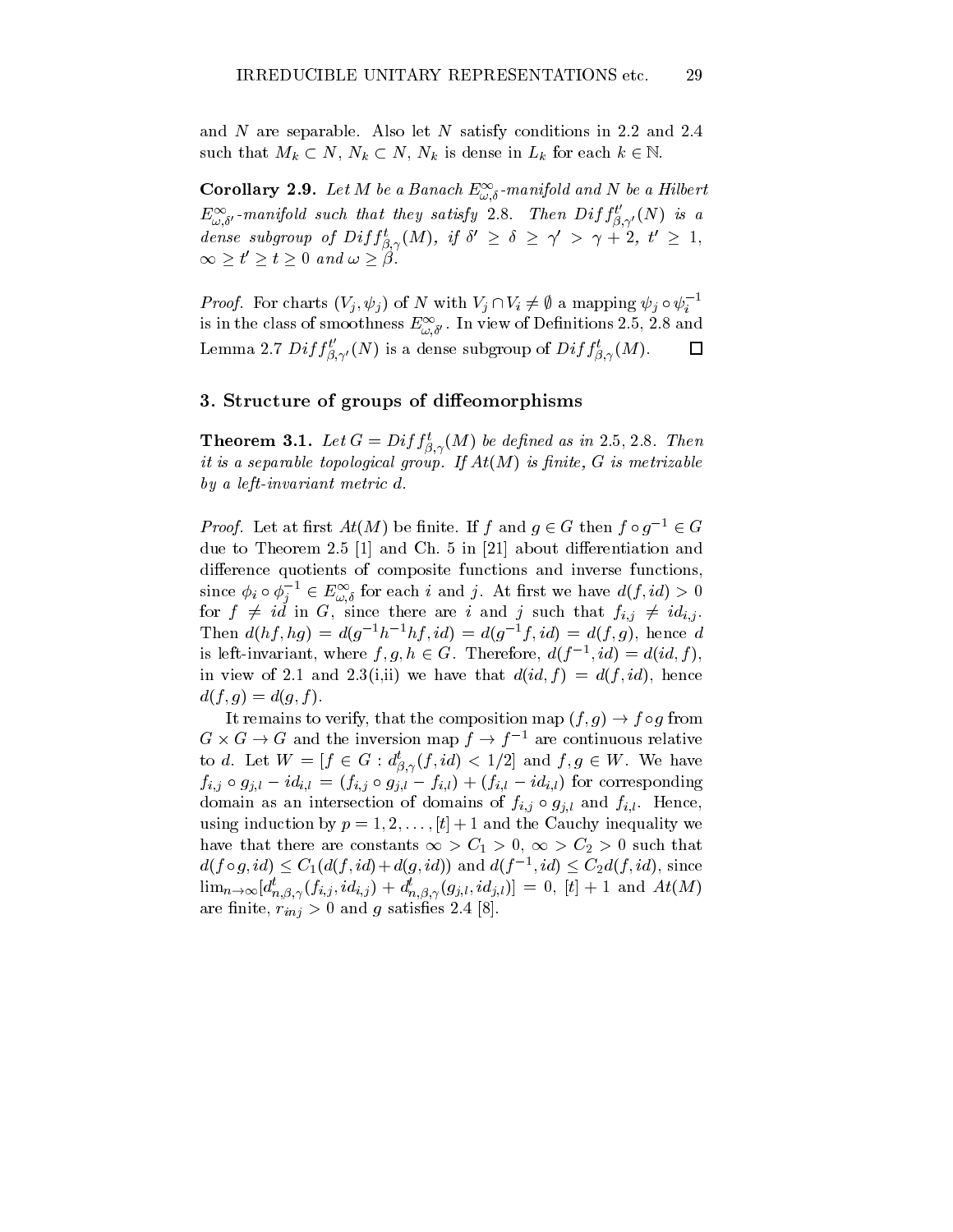Indeed, in normal local coordinates x (omitting indices  $(i, j)$  for  $f_{i,j}$ ,  $M \ni x = (x_j : j \in \mathbb{N}), \quad j = (j' : C \rightarrow \mathbb{N}) \in \mathbb{N}), \quad C$  open in X, using the Cauchy inequality we get:  $\sum_{i \in \mathbb{N}} (|(f \circ g)^{i} - x^{i} | i^{\gamma})^{2} \leq$  $2(\sum_i[|(f\circ g)^i-g^i|i^\gamma]^2)^{1/2}\times(\sum_i[|g^i-x^i|^{\gamma})^2)^{1/2}+\sum_i[|(f\circ g)^i-g^i|i^\gamma]^2]$  $+\sum_i [|g^i - x^i|i^\gamma]^2$  and  $\sum_{i,j} [(\partial_j (f \circ g)^i - \delta_j^i)i^\gamma j^\gamma]^2 \leq a+b+ab+1$  $2(a^{1/2}b+ab^{1/2})+2a^{1/2}b^{1/2}, \text{ where } a=\sum_{i,j\in \mathbb{N}}[(\partial_{j}\{(f\circ g)^{i}-g^{i}\})j^{\gamma}i^{\gamma}]^{2},$  $b = \sum_{l,j \in \mathbb{N}} [(\partial_j g^l - \delta_j^l) j^\gamma l^\gamma]^2$ ,  $\delta_l^i = 1$  for  $i = l$  and  $\delta_l^i = 0$  for each  $l \neq i, f \circ g = f \circ g(x), f, g \in G.$ 

Then we can proceed by induction for finite products of  $D_{\theta}^{\pi}(f \circ$  $\cdot$ g) and  $D_x g$ , because  $D_x u(x) = 0$  for  $|\alpha| > 1$ . For  $f = g$  we can express recurrently  $(D_x^{\alpha}f^{-1})$  by  $(D_x^{\alpha}f)$  with  $\xi^{\alpha} \leq \alpha^{\alpha}$  for each i, since  $|\alpha| \leq t$ . Analogously, for difference quotients, since  $(1 +$  $\zeta)^b = 1 + \sum_{m=1}^{\infty} {b \choose m} \zeta^m$  for  $0 <$  $\mathcal{C}^m$  for  $0 < b < 1$  and  $0 < |\mathcal{C}| < 1$ ,  $\mathcal{C} \in \mathbb{R}$  and  $(1 + \zeta^2)^2 = 1 + 6\zeta^2 + z(\zeta)$  with  $z : \mathbb{R} \to \mathbb{R}$ ,  $\lim_{\zeta \to 0} (z(\zeta)/\zeta^2) = 0$ [21]. For countable infinite  $At(M)$  for each  $f, g \in G$  there are  $E(f)$ ,  $E(I^{-1})$ ,  $E(q)$  and  $E(q^{-1}) \in \mathbb{Z}$  such that  $supp(I) \subset U^{\perp_{\mathbb{Q}}(f)}$ , etc., consequently, f (supp(f) i)  $Q_1$  = (supp(g) = i)  $Q_1$  for some  $F_1 \in \mathbb{Z}$ , whence  $q \rightarrow$   $\sigma$   $f \in G$  and there is  $E \in \mathcal{L}$  with  $supp(q \rightarrow$   $\sigma$   $f \mid U \cap$ . If  $(f_{\gamma}: \gamma \in \alpha)$  and  $(g_{\gamma}: \gamma \in \alpha)$  are two nets converging in G to f and g respectively, so for each neighbourhood  $W \subset G$  there exist  $E \in \Sigma$ and  $\rho \in \alpha$  such that  $g_{\gamma} \circ f_{\gamma} \in W$  and  $supp(g_{\gamma} \circ f_{\gamma}) \subset U^{\omega}$  for each  $\gamma \in \beta$ , where  $\alpha$  is a limit ordinal.

In view of the Stone-Weierstrass Theorem and  $2.1(i,ii)$  in each  $E_{\tilde{\beta},\gamma}(U,V)$  for open U and V in A are dense cylindrical polynomial functions with rational coefficients, consequently,  $G$  is separable, since  $E_{\tilde{\beta},\gamma}(U,V)$  is dense in  $E_{\tilde{\beta},\gamma}(U,V)$ . Due to conditions 2.2(i-vi) and 2.5.2 for each open submanifold  $V \subset M$  with  $V \supset M_k$ and  $\epsilon > 0$  every  $f \in Dif_J_{\beta}(M_k)$  has an extension f onto M such  $\Box$ that  $f \in Diff^{\epsilon}_{\beta,\gamma}(M)$  with  $\rho^{\epsilon}_{\beta,\gamma}(f|(M \setminus M_k) \cap U^{E(f)}, id) < \epsilon$ . . . . . . .

**Lemma 3.2.** Let  $M$  be a manifold defined in 2.2, 2.4 with submanifolds  $M_k$  and  $N_k$ ,  $\kappa = \kappa(n)$ ,  $n \in \mathbb{N}$ . Then there exist connections  $k$  v induced on  $M_k$  by  $V$  are the Levi-Civita connections, where  $V$  $i$ s the Levi-Civita connection on M.

*Proof.* For each chart  $(U_j, \varphi_j)$  we have  $\varphi_j(U_j) \subset l_2$  and in  $l_2$  for each sequence of subspaces  $\mathbb{R}^n \subset R^{n+1} \subset \cdots \subset l_2$  there are induced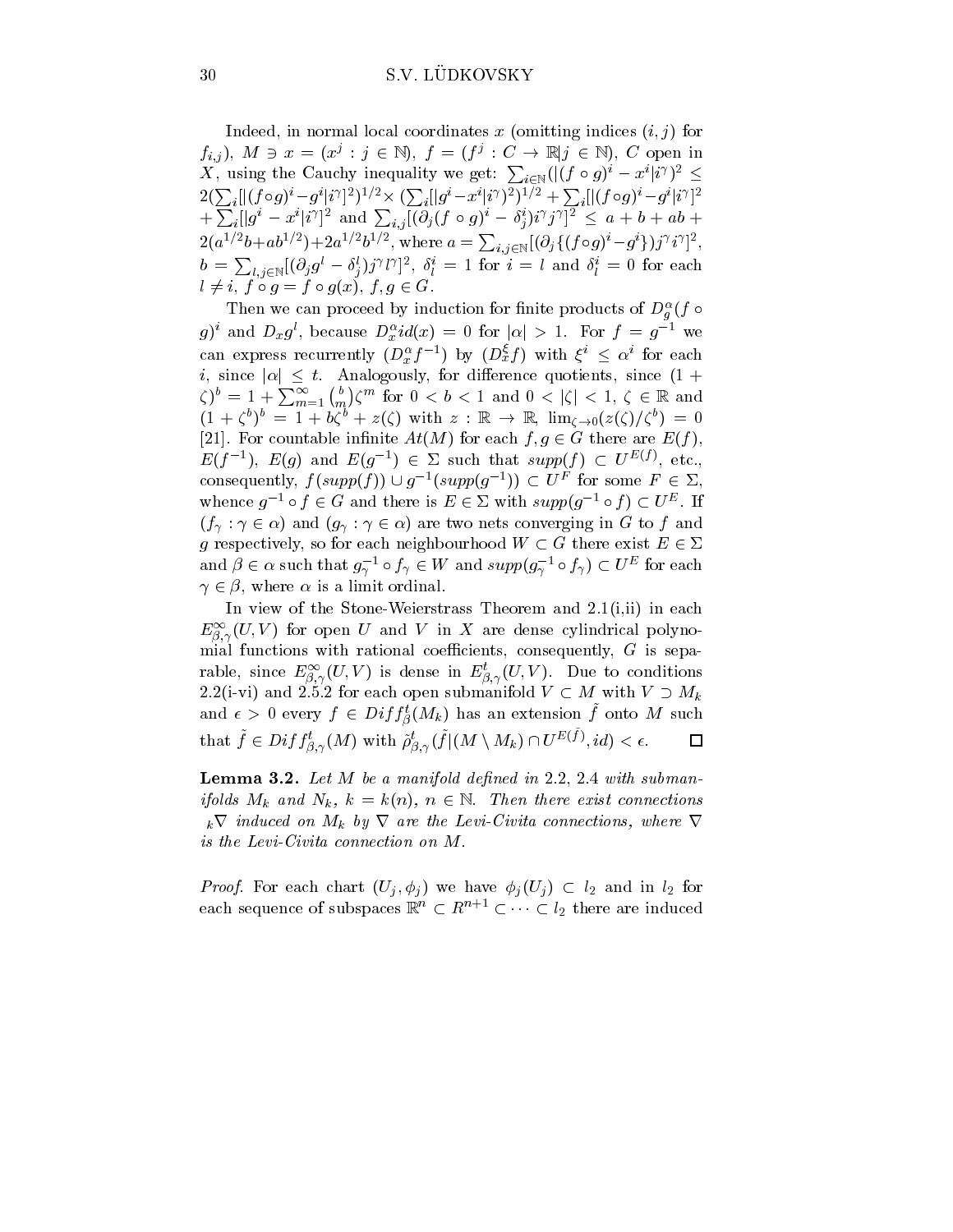embeddings  $\varphi_j$  ( $\mathbb{R}^n$ )  $\vdash U_j \rightarrow \varphi_j$  ( $\mathbb{R}^{n+1}$ )  $\vdash U_j \rightarrow U_j$ . The LevijjCivita connection and the corresponding covariant differentiation  $\nabla$ for the Hilbertian manifold  $M$  induces the Levi-Civita connection  $\vee$  for each submanifold  $M$  embedded into  $M$ , if  $M$  is a totally geodesic submanifold. That is, for each  $x \in M'$  and  $X \in T_xM'$  there exists  $\epsilon > 0$  such that a geodesic  $\tau = x_t \subset M$  defined by the initial condition  $(x, X)$  lies in M' for each t with  $|t| < \epsilon$  (Section 5 in [10], Section VII.8 in [15]). Then using Theorem 5 in Section 4.2 [17] Section VII.8 in [15]). Then using Theorem 5 in Section 4.2 [17]<br>and geodesic completeness of M we can choose such  $M' = M_k$  with<br>dimensions  $dim(M_k) = k \in \mathbb{N}$  and  $M_k(n) \hookrightarrow M_{k(n+1)} \hookrightarrow \cdots \hookrightarrow M$ and geodesic completeness of M we can choose such  $M = M_k$  with with  $\bigcup_k M_k$  dense in M. Each manifold  $M_k$  was chosen Euclidean at  $\cdot$ infinity, since  $M$  is Hilbertian at infinity. In view of Section VII.3 in [15] and 5.2, 5.4 in [10]  $k(n+1)$  V on  $M_k(n+1)$  induces  $k(n)$  V on  $M_k(n)$ . The latter coincides with that of induced by  $\nabla$  on M. Here each  $M_k$ is geodesically complete, but normal coordinates are defined in  $M_k$ in general locally as in M also, since may be  $r_{inj}(x) < \infty$  for  $x \in M$ , so that  $At(M)$  induces  $At(M_k)$  for each  $k = k(n)$ ,  $n \in \mathbb{N}$ .  $\Box$ 

**Theorem 3.3.** Let M be a manifold fulfilling 2.2, 2.4 and  $Diff^t_{\beta,\gamma}$ . . .  $(M)$  be as in 2.3 with  $t \geq 1, \beta \geq 0, \gamma \geq 0$ . Then

(i) for each  $E_{\beta,\gamma}^s(M,1|M)$ -vector field V its flow  $\eta_t$  is a one-para-. . . meter subgroup of  $D^{i}Jf_{\beta,\gamma}(M)$ , the curve  $t\to \eta_t$  is of class  $C^{\pi},$ . . . the mapping  $Exp: I_eDif_{\beta,\gamma}(M) \to Dif_{\beta,\gamma}(M), V \to \eta_1$  is continuous and dened on <sup>a</sup> neighbourhood of the zero section  $\int^n L \, e^{j \ln \int \mathcal{B}, \gamma(M)}$ 

(ii) 
$$
T_fDiff^t_{\beta,\gamma}(M) = \{V \in E^t_{\beta,\gamma}(M,TM)|\pi \circ V = f\};
$$

- (iii) $(V,W) = \int_M g_{f(x)}(V_x,W_x)\mu(dx)$  is a weak Riemannian structure on a Banach manifold  $Diff_{\beta,\gamma}(M)$ , where  $\mu$  is a measure induced on M by j planned a Gaussian measure with zero. mean value on l2 produced by an injective self-adjoint operator  $Q: l_2 \to l_2$  of trace class,  $0 < \mu(M) < \infty$ ;
- $\it (iv)$  the Levi-Civita connection  $\it V$  on  $\it M$  induces the Levi-Civita connection  $V$  on  $Dif_{\beta, \gamma}(M);$

. . .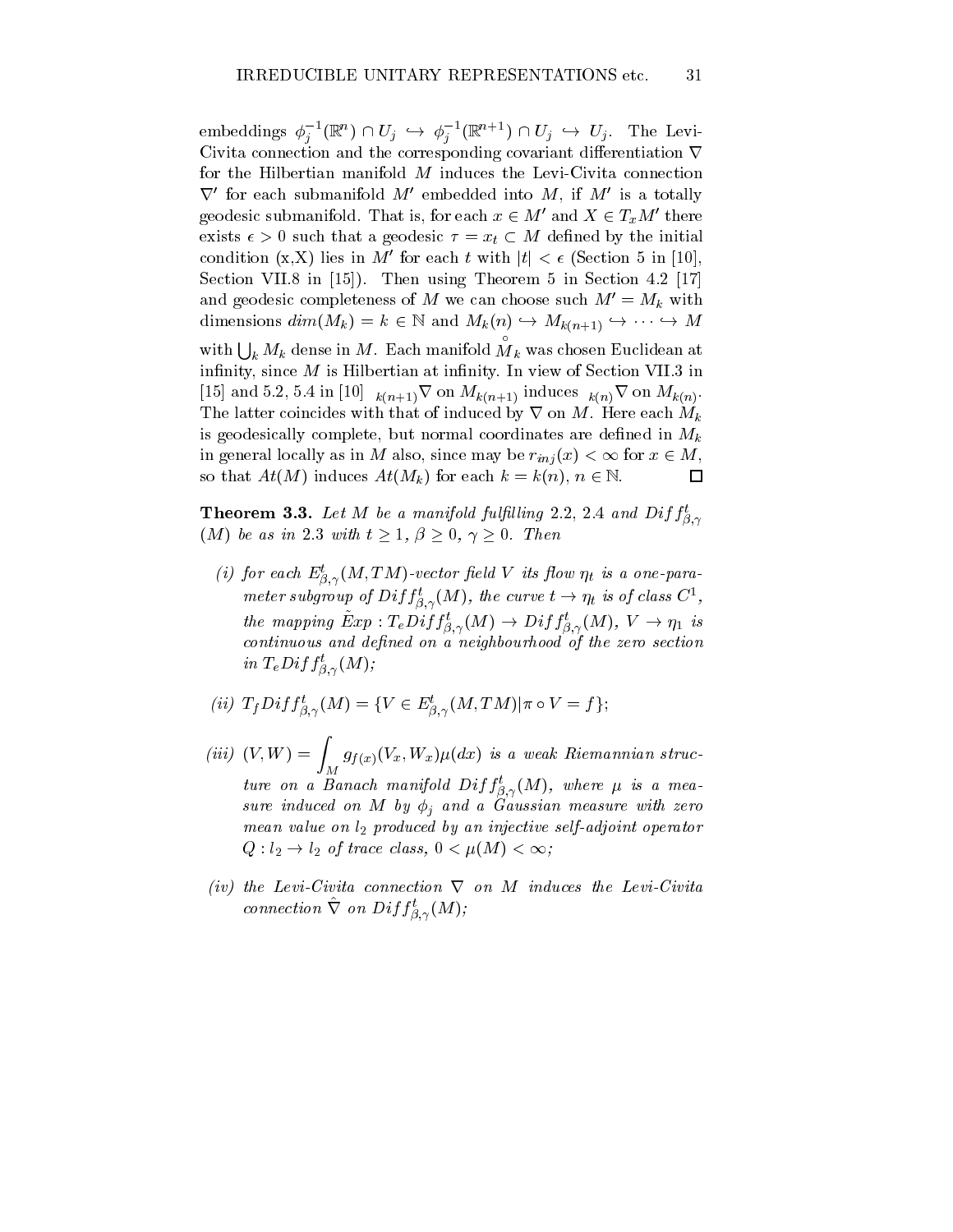$(v)$   $E: I$   $D$  i  $J$   $j$   $_{\beta,\gamma}$   $(M)$   $\rightarrow$   $D$  i  $J$   $j$   $_{\beta,\gamma}$   $(M)$  is defined by  $E_{\eta}(V) = exp_{\eta(x)}$  $\circ v_\eta$  on a neignoournood v of the zero section in I $_\eta D$ if  $f_{\beta,\gamma}$ (M) . . . and is a  $E_{\omega,\delta}^{\perp}$  mapping by V onto a neighbourhood  $W\eta = W_{id}$ o $\eta$  $\omega_j$   $\eta \in D$ ij  $\hat{\beta}_{,\gamma}(M)$ ; E is the uniform isomorphism of uniform spaces  $V$  and  $W$ . Dividency  $(i, i, v, v)$  is also true for  $v$  $D$ ujj $_{\beta,\gamma}$ (M), when M satisfies 2.8. . . .

 $\mathbf{P}$  , and the contract at  $\mathbf{P}$  at  $\mathbf{P}$  at  $\mathbf{P}$  and  $\mathbf{P}$  and  $\mathbf{P}$  are that the that that the  $\mathbf{P}$  $T_f E_{\beta,\gamma}(M,N) = [g \in E_{\beta,\gamma}(M,I,N) : \pi_N \circ g = J],$  where N fulfills 2.5, 2.8,  $\pi_N : \text{IN} \rightarrow \text{N}$  is the canonical projection. Therefore,  $TE^t_{\beta,\gamma}(M,N') = E^t_{\beta,\gamma}(M,TN') = \bigcup_f T_f E^t_{\beta,\gamma}(M,N')$  and the following mapping  $w_{exp}: I_f E_{\beta,\gamma}(M,N) \to E_{\beta,\gamma}(M,N)$ ,  $w_{exp}(g) = exp \circ g$ gives charts for  $E_{\beta,\gamma}(M,N)$ , since T N and at atlas of class  $E_{\nu,\chi}$ ; with  $\nu \ge \beta \ge 0, \chi \ge \gamma$ . In view of Theorem 5 about differential equations on Banach manifolds in Section 4.2 [17] a vector held V of class  $E_{\beta,\gamma}$  on M defines a now  $\eta_t$  of class  $E_{\beta,\gamma}$ , that is  $a\eta_t/a\tau = v \circ \eta_t$  and  $\eta_0 = e$ . Then lightly modifying proofs of Theorem 3.1 and Lemmas 3.2, 3.3 in  $\sim$  3.3 in  $\sim$  1.3 in  $\sim$  1.3 in  $\sim$  1.3 in  $\sim$  parameters  $\sim$  1.3 in  $\sim$  1.3 in  $\sim$  1.3 in  $\sim$  1.3 in  $\sim$  1.3 in  $\sim$  1.3 in  $\sim$  1.3 in  $\sim$  1.3 in  $\sim$  1.3 in  $\sim$  1.3 in  $\sim$  1 subgroup of  $Diff_{\beta,\gamma}(M)$ , the curve  $t \to \eta_t$  is of class C<sup>-</sup>, the map  $Exp: I_e \rightarrow I_g$   $\rightarrow$   $N_I J_{\beta,\gamma}(M)$  defined by  $V \rightarrow \eta_1$  is continu-; ; ous.

The curves of the form  $t \to E(tV)$  are geodesics for  $V \in I_{\eta} D^{t} J J_{\beta,\gamma}$  $(M)$ ,  $aE(tV)/at$  is the map  $m \to a(exp(tV(m))/at = \gamma_m(t)$ , where  $\gamma_m(t)$  is the geodesic on M,  $\gamma_m(0) = \eta(m)$ ,  $\gamma'_m(0) = V(m)$ . Indeed, this follows from the existence of solutions of corresponding differential equations in the Banach space  $E_{\beta,\gamma}(M,I|M)$  and then as in the . . . proof of Theorem 9.1 [7].

From the definition of  $\mu$  it follows that for each  $x \in M$  there exists open neighbourhood  $Y \ni x$  such that  $\mu(Y) > 0$  [6]. In view of 2.2-4 there is the following inequality  $\sup_x g_{f(x)}(V_x, V_x) < \infty$ and also for W. Consequently,  $(V, V) > 0$  for each  $V \neq 0$ , since V and W are continuous vector fields and for some  $x \in M$  and  $Y \ni x$  with  $\mu(Y) > 0$  we have  $V_y \not\equiv 0_y$  for each  $y \in Y$ . On the other hand  $\sup_{x\in M} |g_{f(x)}(V_x, W_x)| < \infty$ , hence  $|(V, W)| < \infty$ .  $\tau$ ר (עריך קוויר)  $\tau$ י (עריך קוויר) ווערך מינוע מינוע מינוע (עריך קוויר) ווערך מינוע מינוע מינוע מינוע מינוע it follows that  $(V, W) = (W, V)$  and  $(aV, W) = (V, aW)$  for each  $a \in \mathbb{R}$ . Since  $t \geq 1$ , the scalar product *(iii)* gives a weaker topol-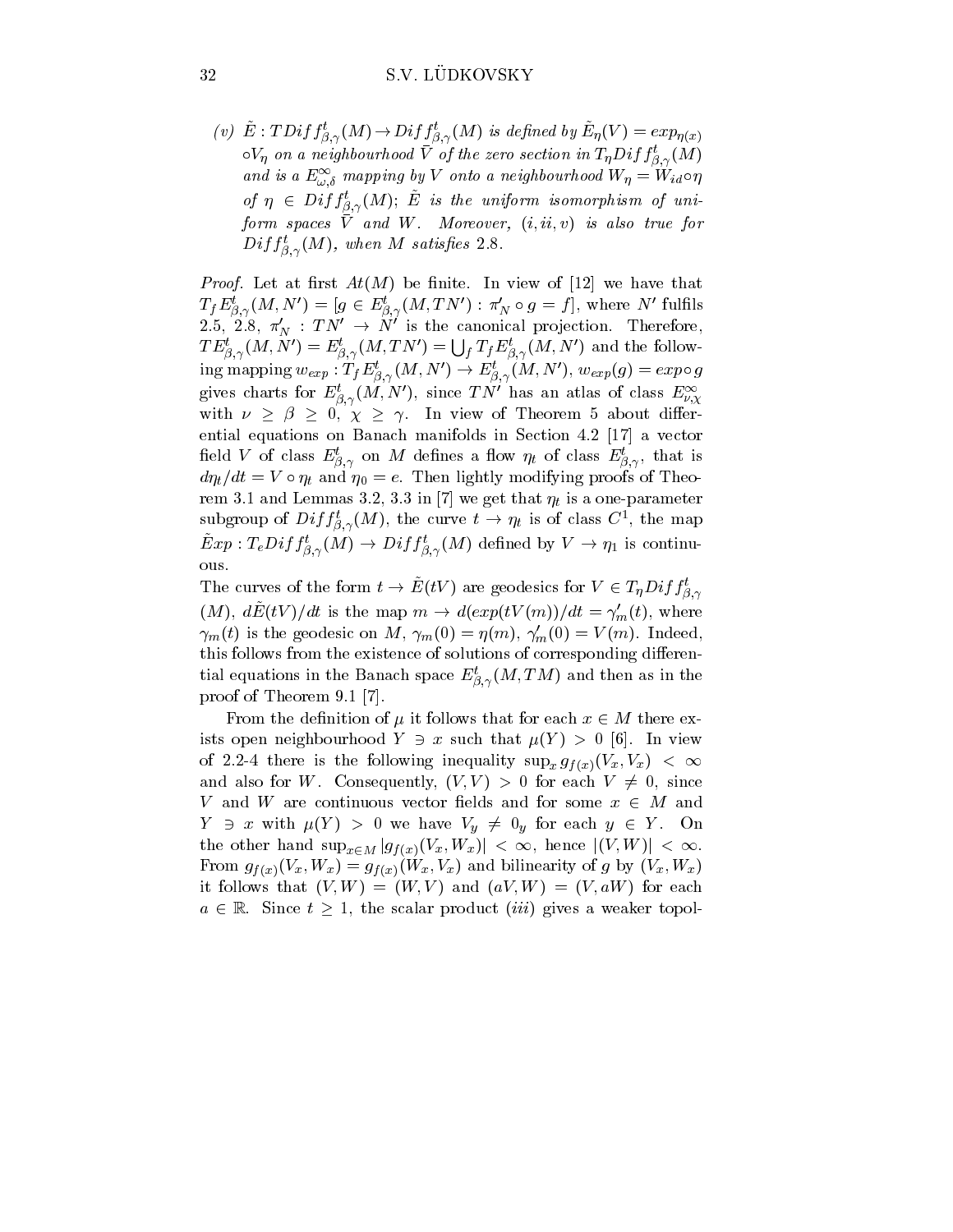ogy than the initial  $E_{\tilde{B},\gamma}$ . For two Banach spaces A and B we ; have the following uniform linear isomorhism  $E_{\beta,\gamma}(M, A \oplus B)$  =  $E_{\beta,\gamma}(M,A)\oplus E_{\beta,\gamma}(M,B),$  where  $\oplus$  denotes the direct sum. Therefore,  $E_{\beta,\gamma}(M,\mathcal{I},M)$  is complemented in  $E_{\beta,\gamma}(M,\mathcal{I}(TM))$ , since TM and  $T(TM) =: TTM$  are the Banach foliated manifolds of class  $E_{\nu, \chi}$ with  $\nu \geq \beta, \chi \geq \gamma \geq 0$ . Then the right multiplication  $\alpha_h(f) = f \circ h$ ,  $f \to f \circ h$  is of class  $C^+$  on  $Dif f_{\beta,\gamma}(M)$  for each  $h \in Dif f_{\beta,\gamma}(M)$ . . . . ; Moreover,  $Diff_{\beta,\gamma}(M)$  acts on itself freely from the right, hence ; we have the following principal vector bundle  $\pi : I \mathcal{D}ij J_{\beta,\gamma}(M) \rightarrow$  $Dij \, j_{\beta,\gamma}(M)$  with the canonical projection  $\pi$ .

;

. . .

Analogously to [2,7,15] we get the connection  $\hat{\nabla} = \nabla \circ h$  on  $Diff_{\beta,\gamma}^t(M)$ . Then  $(\nabla_{\hat{X}}Y,\hat{Z}) + (\hat{Y}, \nabla_{\hat{X}}\hat{Z}) = \int_M [<\nabla_{X_e}Y_e, Z_e >h(x)]$  $+ < Y_e, \nabla_{X_e} Z_e >_{h(x)} \mu(dx) = \int_M [X_e g(Y_e, Z_e)]_{h(x)} \mu(dx) = X(\hat{Y}, \hat{Z}),$ since  $\Delta g(Y,Z) = g(Y \chi Y,Z) + g(Y, \nabla XZ)$  (Satz 3.8 in [10]) and for each right-invariant vector neid  $V$  on  $D^{i}f$   $j_{\beta,\gamma}(M)$  there exists a vector field  $\Lambda$  on M with  $V_h = \Lambda \circ h$  for each  $h \in Dif \hat{f}_{\beta,\gamma}(M),$ where  $\Lambda := \Lambda \circ \mathfrak{h}$  (see also [18,19]). If  $V$  is torsion-free then  $V$ is also torsion-free. From this it follows that the existence of  $E~$ and  $D^{i}J\tilde{f}^{\beta}_{\beta,\gamma}(M)$  is the Banach manifold of class  $E^{\infty}_{\omega,\delta}$ , since  $exp$ and M are of class  $E^{\infty}_{\omega,\delta}$ ,  $\alpha_h(f) = f \circ h$ ,  $f \to f \circ h$  is a  $C^{\infty}$  map with the derivative  $\alpha_h : E_{\beta,\gamma}(M, T_N) \to E_{\beta,\gamma}(M, T_N)$  whilst  $h \in$  $E_{\beta,\gamma}(M,M)$ ,  $E_h(V) := exp_{h(x)}(V (h(x))), V_h = V \circ h, V \in \Xi(M),$  $V \in \Xi(U^{ij} J_{\beta, \gamma}(M)).$ 

The case of infinite  $At(M)$  may be treated using the strict inductive limit topology.

**Note 5.4.** For a manifold  $N = \oplus \{M_j : j \in J\}$ ,  $M_j = M$  for each j,  $J \subset \mathbb{N}$ , we have that  $D^{i}J J_{\beta,\gamma}(N)$  is isomorphic to  $S \otimes D^{i}J J_{\beta,\gamma}(N)$ , where  $S$  is a discrete symmetric group.

 $\mathbf{h}$  $k > n$  and some fixed  $n \in \mathbb{N}$ . For a finite-dimensional manifold M a space  $E_{\hat{\beta}, \gamma}(M, \mathbbmss{N})$  (or  $Dij \int_{\hat{\beta}, \gamma}(M)$ ) is isomorphic with the usual weighted Holder space  $C_{\beta}(M,\mathbb{R})$  (or  $Diff_{\beta}(M)$  correspondingly).

 $\sim$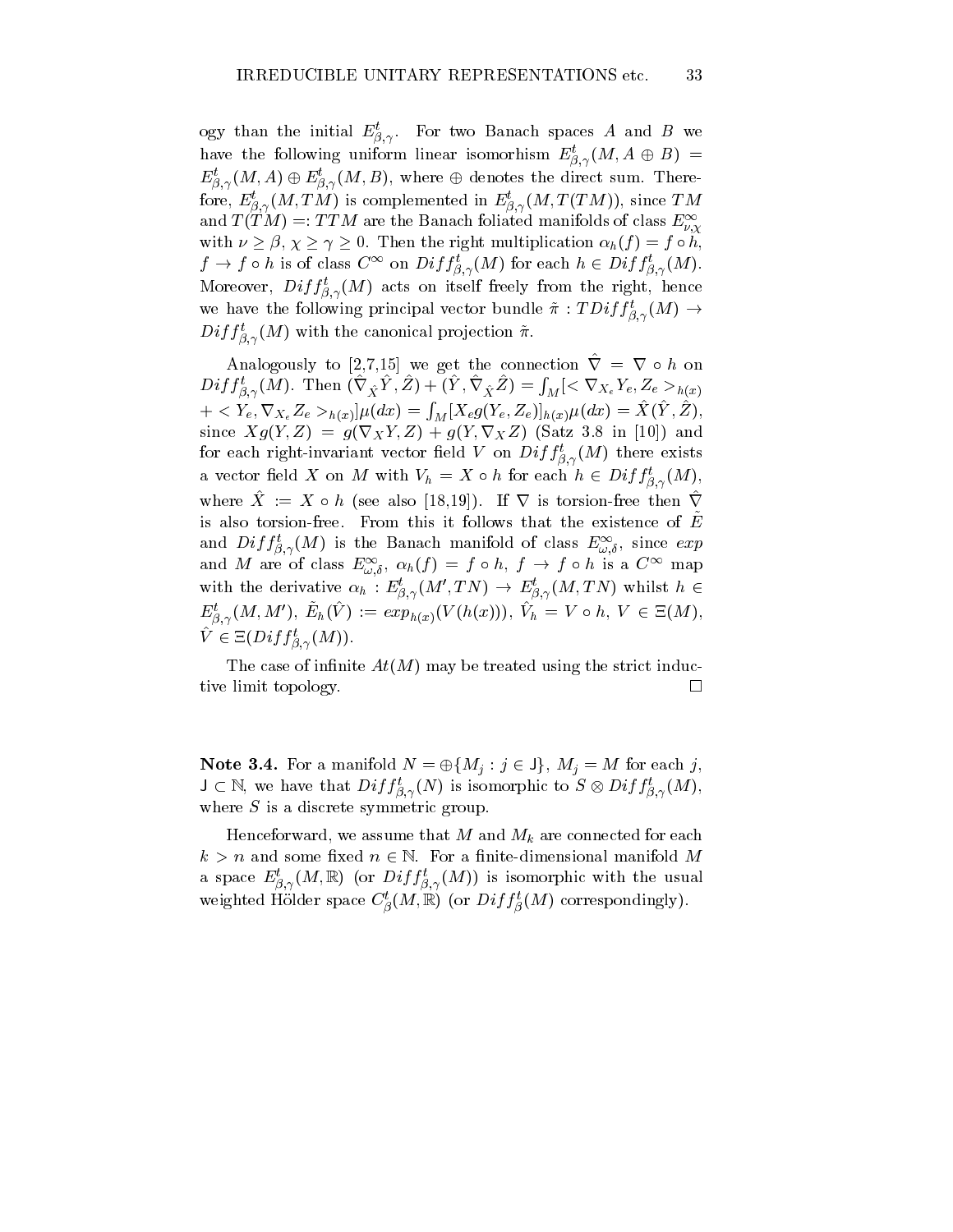## 34 S.V. LÜDKOVSKY

# $\mathcal{L}$  . Irreducible unitary representations of a group of  $\mathcal{L}$ diese voes van passoase van die Gestuur die Servesie van die V

**Theorem 4.1.** Let M be a Banach manifold fulfilling 2.5,  $G =$  $D$ ij j<sub> $\beta$ . $\gamma$ </sub>(M) be a group of aiffeomorphisms as in 2.8 with  $t \geq 1$ , ;  $\beta \geq \omega + \xi$  and  $\gamma > 2(1+\delta) + \xi$ , where  $\xi > 2$  for a Banach manifold,  $\xi = 0$  for a Hilbert manifold. Then (for each  $1 \leq l \leq \infty$ ) there exists <sup>a</sup> quasi-invariant (and l times dierentiable ) measure on

*Proof.* The exponential mapping  $exp$  is defined on a neighbourhood of the zero section of the tangent bundle TM and  $\exp$  is of class  $E_{\omega,\delta}^{\infty}$ ... due to 2.5 (see also [17]). For each  $x \in N$  we have  $T_xN=_{2}$ . Suppose F is a nuclear (of trace class) operator on  $l_2$  such that  $Fe_i = Fe_i$ , where  $i^* \leq r_i \leq i^*$  for each  $i, \{e_i : i\}$  is the standard base in  $i_2$ ,  $1 - \gamma + 2\delta < b \leq c < -1$ . Then there exists a  $\sigma$ -additive Gaussian measure  $\lambda$  on  $l_2$  with zero mean and a correlation operator equal F. Then a Gaussian measure on  $T_xN$  induces a Gaussian measure on  $T_xM$  for  $x \in N$  [16]. Therefore,  $exp_x$  induces a  $\sigma$ -additive measure  $\nu$ on  $W \ni x$ , where  $W = exp_x(V)$ ,  $0 \in V$  is open in  $T_xM$ ,  $0 < \mu(V)$  $\infty, \nu(C) = \mu(exp_x^{-1}(C))$  for each  $C \in B_J(w)$ . The manifold M is  $\sim$ paracompact and Lindelöf [9],  $GW = M$ , hence there is a countable family  $\{g_j : j \in \mathbb{N}\} \subset G$ ,  $g_1 = e$ ,  $W_1 = W$  and open  $W_j \subset W$  such that  $\{g_j w_j : j \}$  is a locally finite covering of M with  $w_1 = w, g_1 = w$ *id.* For  $C \in Bf(M)$  let  $\nu(C) := \sum_{j \in \mathbb{N}} \nu((g_j^{-1}C) \cap W_j)2^{-j}$  (without multipliers  $2^{-j}$  the measure  $\nu$  will be  $\sigma$ -finite, but not necessarily finite).

The following mapping  $Y_g := (exp \circ g \circ exp_x^{-1})$  on TM for each  $g \in G$  satisfies conditions of Theorems 1,2 in Section 26 [23]. Indeed,  $(\partial g^i/\partial x^j)_{i,j\in\mathbb{N}}$  in local natural coordinates  $(x^j)$  is in the class  $E^{i-1}_{\alpha'+1,\alpha'}$  $U+1$ ;  $T$ (see 2.4, 2.8). In view of these theorems and  $[3,6,11]$  the measure  $\nu$  is quasi-invariant and l times differentiable, since the continuous extension of the operator  $((Y_g) - I)F^{-\gamma}Q$  from  $T_xN$  onto  $T_xM$ is of trace class on the Banach space  $T_xM$  and  $a\bar{q}^2/a\bar{t}=\bar{V} \circ \bar{q}^2$ (see the proof of Theorem 3.3 above and  $[20,22]$ ), where  $q^* = \eta_t$ ,  $Qx = \sum_{j} x^{j} j^{o} e_{j}, x = \sum_{j} x_{j} e_{j} \in l_{2}, x^{i} \in \mathbb{R}.$ 口

DEFINITION 4.2.1. Let  $M$  satisfy conditions in 2.5. For a given atlas  $At(M)$  we consider its refinement  $At(M) = \{ (U_j, \psi_j) : j \in \mathbb{N} \}$  of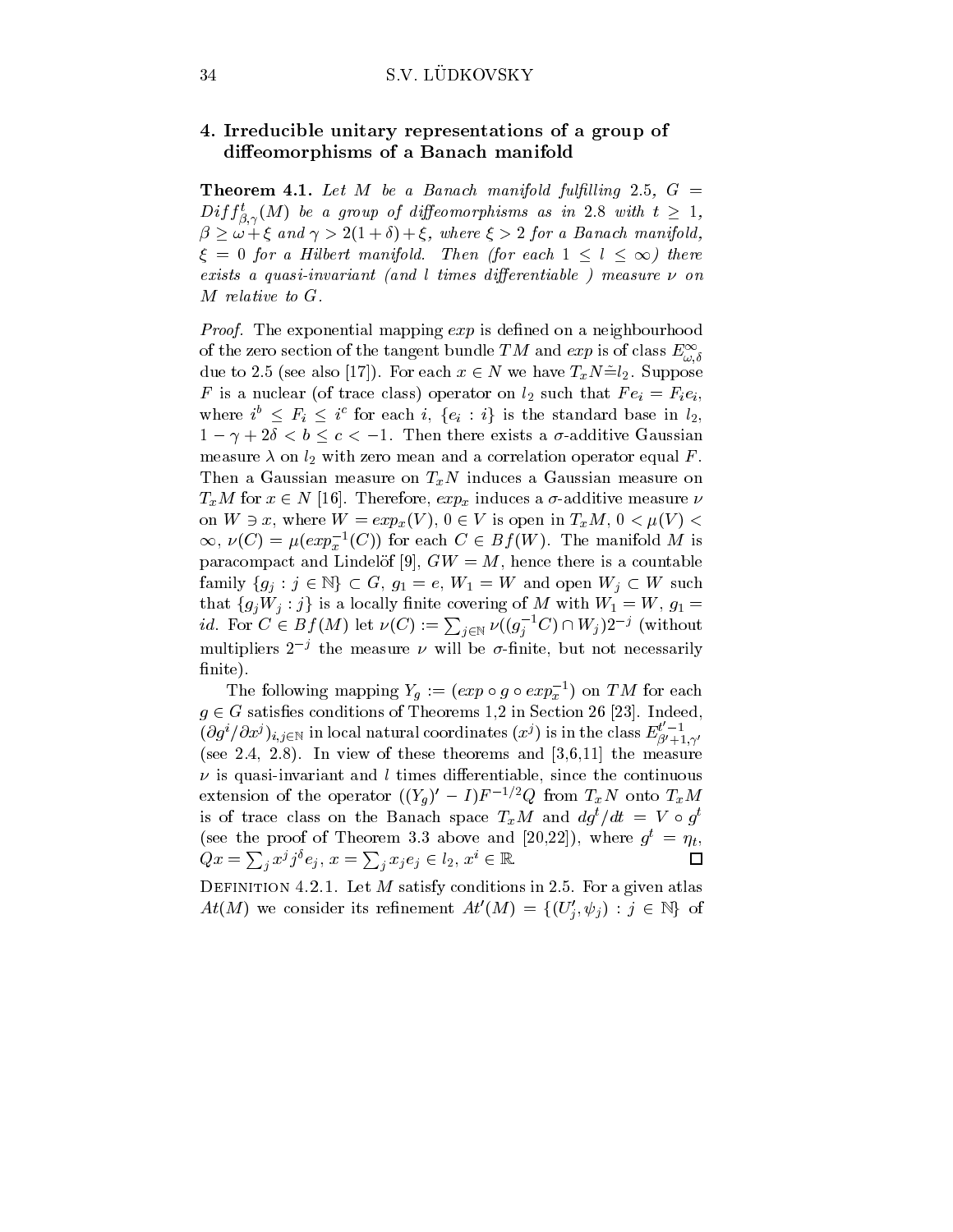the same class  $E_{\omega, \delta}$  such that  $\{U_j\}$  is a locally influe covering of M, for each  $U_j$  there is  $i(j)$  with  $U_{i(j)} \supset U_j$ ,  $exp_x$  is injective on  $U_j$  for some  $x \in U_j$ ,  $exp_x^{-1}(U_j)$  is bounded in  $T_xM$ . Henceforward, M will be supplied by such At  $(M)$  and  $Diff_{\beta,\gamma}(M)$  will be given relative . . . to such atlas.

DEFINITION 4.2.2. Let  $\mu$  be a non-negative measure on M quasiinvariant relative to  $G = \nu_{ij} f_{\beta,\gamma}(M)$  (see Theorem 4.1) such that  $\mu(M) = \infty$ ,  $\mu$  is  $\sigma$ -nifice and  $\mu(U_i) < \infty$  for each j. Then  $\mu$  is considered on  $Af(M, \mu)$ . We consider  $X = \prod_{i \in \mathbb{N}} M_i$ , where  $M_i = M$ for each *i*. Take  $E_i \in Af(M_i, \mu)$ , put  $E = \prod_{i \in \mathbb{N}} E_i$ , which is called a unital product subset of  $X$  if it satisfies the following conditions:

$$
(UPS1) \sum_{i \in \mathbb{N}} |\mu(E_i) - 1| < \infty \text{ and } \mu(E_i) > 0 \text{ for each } i;
$$

 $\mathcal{U} \subset \mathcal{U} \subset \mathcal{U}$  are mutually distortionally distorted in the  $\mathcal{U} \subset \mathcal{U}$ 

Note 4.3. In view of 4.2 the above definitions  $4.2.1,2$  and Lemmas 1.1, 1.2 [13] are valuable for the case considered here  $(G, M, \mu)$ for infinite-dimensional  $M$ . Henceforward, we denote by  $G$  the connected component of  $ia \in Dif_{\beta, \gamma}(M)$  from 4.2.2. Further, the . . . construction of irreducible unitary representations follows schemes of  $[13]$  for finite-dimensional M and  $[18]$  for non-Archimedean Banach manifolds, so proofs are given briefly with emphasis on features of the case of the real Banach manifold M.

4.4. Let E be cofinal with  $E'$  (ERE<sup> $\prime$ </sup>) if and only if

$$
(CF) \sum_{i \in \mathbb{N}} \mu(E_i \triangle E_i') < \infty,
$$

E be strongly cofinal with  $E'(E=E')$  if and only if

 $(SCF)$  there is  $n \in \mathbb{N}$  such that  $\mu(E_i \Delta E_i') = 0$  for each  $i > n$ ,

where  $E_i \triangle E_i = (E_i \setminus E_j) \cup (E_i \setminus E_i), 2(E) := \{E : E E E\}.$ 

Put  $\nu_E(E') = \prod_{i \in \mathbb{N}} \mu(E'_i)$  for each  $E' \in \Sigma(E)$ . In view of the Kolmogorov's Theorem [6]  $\nu_E$  has the  $\sigma$ -additive extension onto the minimal  $\sigma$ -algebra  $M(E)$  generated by  $\Sigma(E)$ .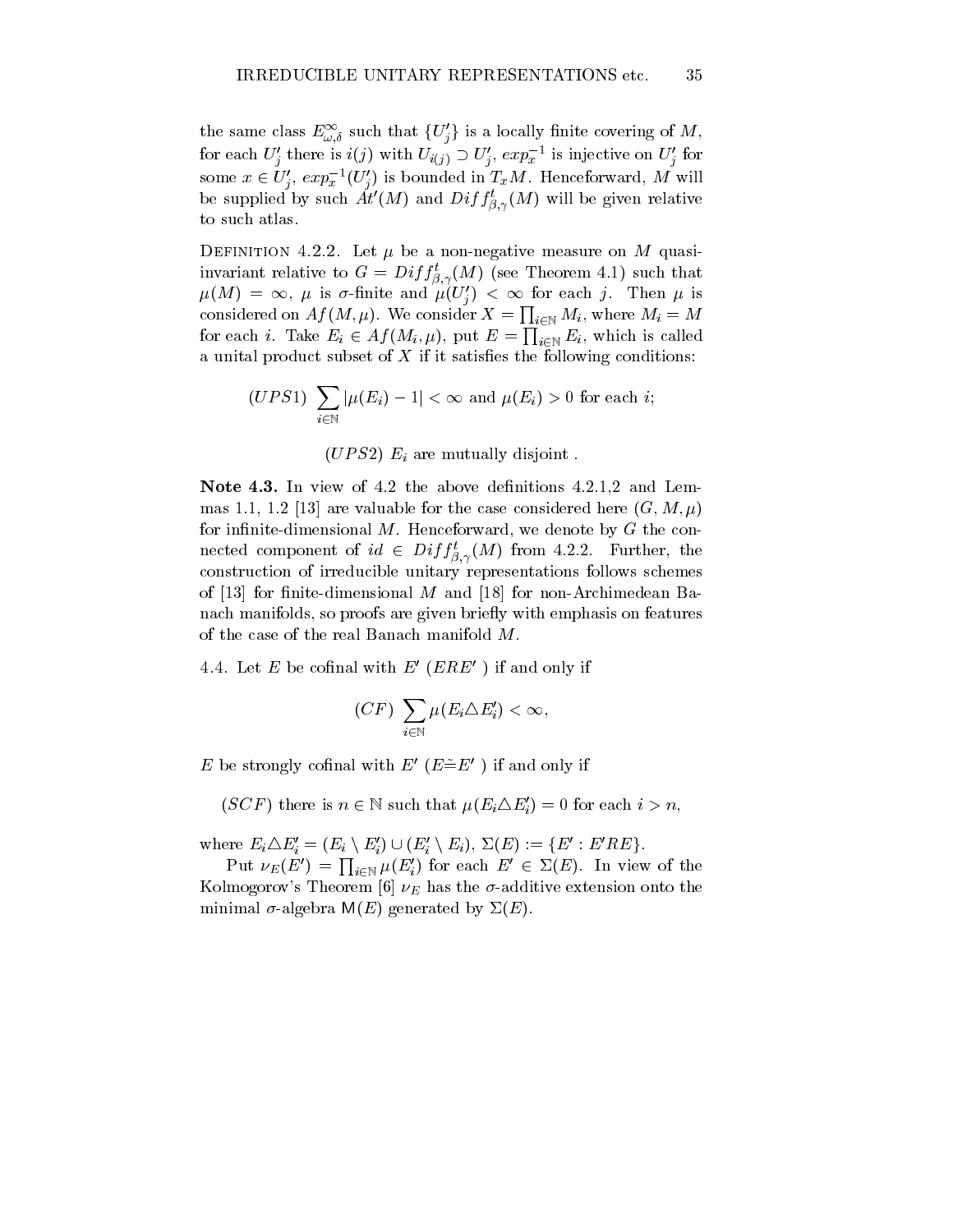The symmetric group of N is denoted by  $\Sigma_{\infty}$ , its subgroup of finite permutations of N is denoted by  $\Sigma_{\infty}$ . For  $g \in G$  there is  $gx = (gx_i : i \in \mathbb{N})$ , where  $x = (x_i : i \in \mathbb{N}) \in \Lambda$ , for  $\sigma \in \Lambda_{\infty}$  let  $x\sigma =$  $(x_i : i \in \mathbb{N})$ ,  $x_i = x_{\sigma(i)}$  for each i. Quite analogously to Lemma 1.3 [13] we have the following Lemma 4.5 due to  $supp(g) \subset U^{E(g)}$  for some  $E(g) \in \Sigma$  and  $\mu(U^{E(g)}) < \infty$ , where  $U^E = \bigcup_{j \in E} U_j$ ,  $(U_j, \psi_j)$ are charts of  $At'(M)$ .

**Lemma 4.5.** Let  $E$  be a unital product subset of  $X$ . Then

- (i)  $(qE)KL$  for each  $q \in G$ ,
- $\sum_{i=1}^{\infty}$  is the and under  $G$  and  $\sum_{i=1}^{\infty}$ .

4.6. In view of 2.6, 2.8, 4.2.1 and the proof of 4.1 we may choose  $\mu$ such that for each  $g \in G$  there is its neighbourhood  $W_g$  and there are constants  $0 < C_1 < C_2 < \infty$  such that

$$
(i) C_1 \le q_\mu(f, z) \le C_2
$$

for each  $x \in m$  and  $f \in W_g$  with  $supp(f) \subset U^{\omega(g)}$ . Indeed, for each  $U_j$  there exists  $y \in U_j$  such that  $exp_y^-U_j$  is bounded in  $T_yM$ . Hence for each fixed  $R, \infty > R > 0$ , for operators  $Y_f = U$  of non-linear transformations the term  $|det((Y_f)'(x))|^{-1}exp{\{\sum_{l=1}^{\infty}[2(x-Y_f^{-1}(x))\}})$  $(e_l)(x,e_l) - (x - Y_f^{-1}(x),e_l)^2]/F_l$  is bounded (see f after (i)) for each  $x \in l_2$  with  $||x|| < R$ . For  $z \in M \setminus U^{E(g)}$  we have  $q_{\mu}(f, z) = 1$ . Therefore, we suppose further that  $\mu$  satisfies (*i*).

If  $S \in A_f$  (M;  $\mu$ ) and  $\mu(S) < \infty$  we may consider measures  $\mu_k = \mu$ on  $E'_k$ ,  $\nu_k = \mu_k$  on  $E'_k \setminus S$  and  $\nu_k = 0$  on S, suppose  $L_n = \prod_{i=1}^n M_i$ ,  $\mu_{L_n} = \bigotimes_{i=1}^n \mu_i, P_n : X \to L_n \text{ are projections, } \rho_k(x) = \nu_k(dx)/\mu(dx).$ Then  $\rho_k(x) = 0$  for each  $x \in S$ . Using the analog of Lemma 16.1 [23] for our case we obtain the analog of Lemmas 1.4, 1.6, 1.7 and Theorem 1.5 [13], since M has a countable open base  $\{U_j: j \in \mathbb{N}\}$ there is  $E \in \mathcal{L}$  such that  $U_j \subset U^-\}$ .

4.7. The manifold M is Polish, hence M is the Radon space [6] and for each unital product subset  $E$  for each  $i$  there is a compact  $E_i\subset M$ such that  $\mu(E_i \triangle E_i) \leq 2$  in and  $E_i \subseteq U^{n_{i,j}}$  for corresponding  $n(i) \in$  $\omega$ . Since each open covering or  $E_i$  has a nifice subcovering we may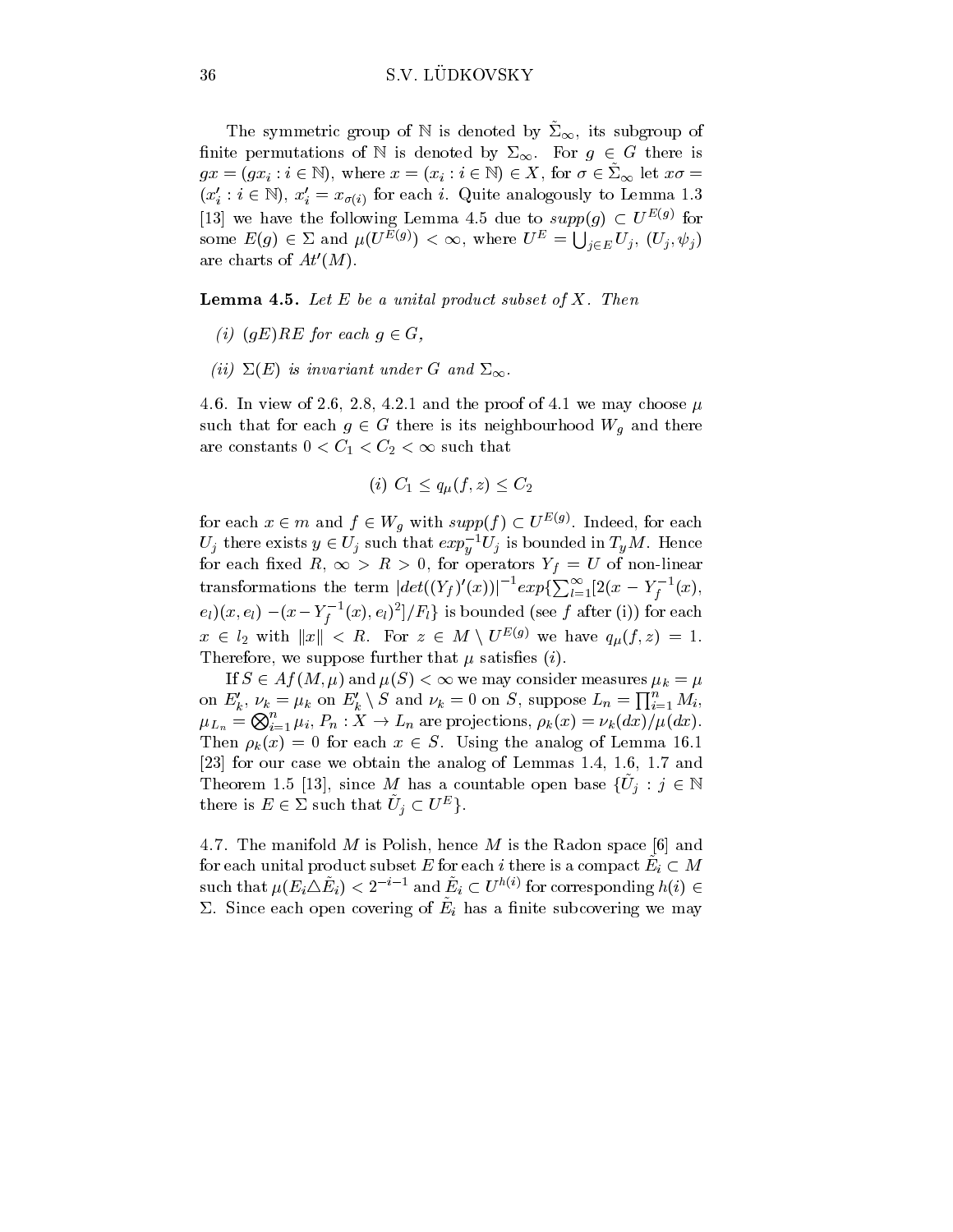choose  $E_i \in At(M, \mu)$  with finite number of connected components. As in Section 1.8 [13] we can construct E Re such that  $\mathbb{R}^n$  are  $\mathbb{R}^n$ mutually disjoint.

**Proposition 4.8.** Each unital product subset E is cofinal with  $E^0$ satisfying the following conditions.

- (UP3) the closure  $cl(E_i^0)$  and  $cl(\bigcup_{j\neq i} E_j^0)$  are mutually disjoint and  $E_i$  is open for each i and  $\min_i \min_{x \in E_i^0, y \in \bigcup_{j \neq i} E_j^0} a_{M}(x, y) > 0$ , the contract of the contract of the contract of the contract of the contract of the contract of the contract of  $E_i \subseteq U \cap \{i\}, n(i) \in \mathbb{Z}$ ;
- (UP4)  $E_i$  and  $E_{i,k}$  are connected and simply connected, there is  $n \in$  $...$ N such that for each  $k>n$  and  $i \in \mathbb{N}$  there exists  $g \in G$  with  $g(\boldsymbol{E}_{i,k}^{\top})=\boldsymbol{D}_{i,k}$  being an open ball in a coordinate neighbourhood of  $M_k$  with  $g|(M \setminus M_k) = ia$  and  $\text{int}_{x \in \partial M_k}$ ,  $y \in E_{i,k}^0$   $a_M(x, y) > 0$ ,  $g(E_{i,k}) = B_{i,k}$ , where  $B := ct(D)$ ,  $E_{i,k} := E_i + M_k$ . For  $i \neq j$ ,  $E_i$  and  $E_j^{\pm}$  can be connected by an open path  $F_{i,j}$  such that  $P_{i,j} \cap cl(\bigcup_{k \neq i,j} E^0_k) = \emptyset$ .  $\cdot$  .

Proof. In view of 3.4, M and Mk are connected for each k>n and some fixed  $n \in \mathbb{N}$ . Then using 3.1, locally finite coverings of M and  $m_k$  [9] and shrinking slightly  $E_i$  such that  $\partial E_i$  are of class  $E_{\omega,\delta}$  $\sim$  ;  $\sim$ and a step is steps 1-4  $\pm$  [13] and using properties of  $\mu$  and  $\mu$  and  $\mu$ proposition. Indeed,  $\mu$  is approximable from beneath by the class of compact subsets [6]. □

4.9. Henceforth,  $\Pi : \Sigma_{\infty} \to U(V(\Pi))$  denotes a unitary representation on a Hilbert space  $V(\Pi)$  over  $\mathbb{C}$ ,  $H(\sum)$  denotes a Hilbert space that is the completion of  $\bigcup_{E' \in \Sigma(E)} H^{\Pi}_{|E'}$  with the scalar product

$$
\langle \phi_1, \phi_2 \rangle = \sum_{\sigma \in \Sigma_{\infty}} \int_{E^1 \cap E^2 \sigma} \langle \phi_1(x), \Pi(\sigma)^{-1} \phi_2(x\sigma^{-1}) \rangle_{V(\Pi)} \nu_E(dx),
$$

where  $H_{[E]}^{\perp}:=L^{-}(E\,;\mathsf{W}(E);\nu_{E}|E\,;\,\nu_{E}|1I))$  is a Hilbert space of functions on E' with values in  $V(\Pi), \sum := (\Pi; \mu, E); E'RE, E$  is a unital product subset of  $X$ . Then we define a representation

$$
(i) \quad T_{\sum}(g)\phi(x) := \rho_E(g^{-1}|x)^{1/2}\phi(g^{-1}x),
$$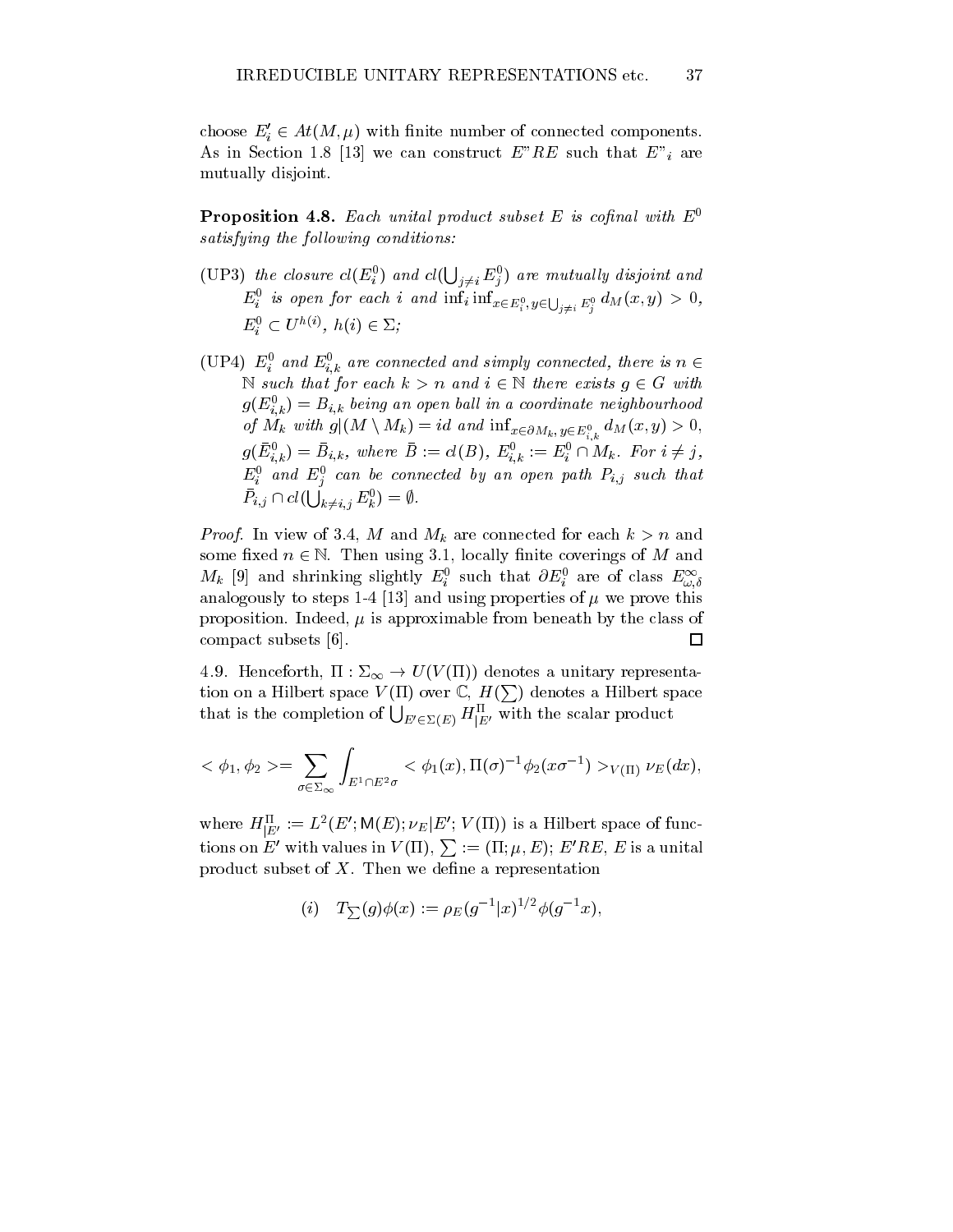where  $\rho_E(g^{-1}x) := (\nu_E)_{g}(ax)/\nu_E(ax)$ ,  $(\nu_E)_{g}(C) := \nu_E(g^{-1}C)$  and  $\rho_E(g|x) \ = \ \prod_{i \in \mathbb{N}} \rho_M(g; x_i), \ \rho_M(g; x_i) \ := \ q_\mu(g^{-1}; x_i) \ \ (\text{see Section 2})$ [13] and 5.9 [18]).

Proposition 4.10. The formula 4.9(i) determines a strongly continuous unitary representation of G (given by 4.2 and 4.3) on the Hilbert space  $H(\sum)$ .

*Proof.* The space  $H(\sum)$  is isomorphic with the completion  $H'(\sum)$  $\mathbf{I}$  and  $\mathbf{I}$  and  $\mathbf{I}$  and  $\mathbf{I}$  and  $\mathbf{I}$  and  $\mathbf{I}$  and  $\mathbf{I}$  and  $\mathbf{I}$  and  $\mathbf{I}$  and  $\mathbf{I}$  and  $\mathbf{I}$  and  $\mathbf{I}$  and  $\mathbf{I}$  and  $\mathbf{I}$  and  $\mathbf{I}$  and  $\mathbf{I}$  and  $\mathbf{I}$  and of  $\bigcup_{E' \in \Sigma(E)} H'^{\Pi}_{|E'}$  with the scalar product  $\langle f_1, f_2 \rangle_{H'} := \int_F \langle f_1, f_2 \rangle_{H'}$  $f_1(x), f_2(x) > V(\Pi)$   $\nu_E(ax),$  where  $f_i \in H_{|E(i)|}$ ,  $E^{(i)} \in \Sigma(E),$   $F \in \Sigma(E)$  $\mathsf{M}(E), F \sigma$  for  $\sigma \in \Sigma_{\infty}$  are disjoint and  $supp(f_1(x)f_2(x)) \subset \bigcup_{\sigma \in \Sigma_{\infty}} F \sigma$ . Here  $H^{\dagger}_{[E']}$  is a space of functions  $f = Q_{\Pi} \phi$ , where  $\phi \in H^{\dagger}_{[E']}$  and

(i) 
$$
Q_{\Pi}\phi := \sum_{\sigma \in \Sigma} (R(\sigma)\Pi(\sigma))\phi
$$
,  $(Q_{\Pi}(\phi))(x\sigma) = \Pi(\sigma)^{-1}\phi(x)$ ;

- (ii)  $R(\sigma)\phi(x) := \phi(x\sigma);$
- $(iii) \ \ \Pi(\sigma)\phi(x) := \Pi(\sigma)(\phi(x)), \ \|f\|^2 = \int_{E'} \|f(x)\|^2_{V(\Pi)} \nu_E(dx) < \infty,$ V

since  $E' \sigma$  for  $\sigma \in \Sigma_{\infty}$  are disjoint for different  $\sigma$ . Therefore, as in 2.1 [13] we get

$$
\langle T_{\sum}(g) f_1, f_2 \rangle
$$
  
= $v_1, v_2 >_{V(\Pi)} \times \prod_{i \in \mathbb{N}} \int_{(gB_i^{(1)}) \cap B_i^{(2)}} \rho_M(g^{-1}; x_i)^{1/2} \mu(dx_i),$ 

for  $f_j = Q_{\Pi} \varphi_j$ ,  $\varphi_j = \chi_{B(j)} \otimes v_j$ , where  $\chi_C$  is the characteristic function of C (see also  $4.6(i)$ ).

Let us fix  $J \in \Sigma$  and take  $U^J = \bigcup_{j \in J} U_j \subset M$ . As in the proof of I heorem 5.6(a) [19] (see 4.6(1)) we can find a neighbourhood  $W \ni u$ in G and  $0 < c_1 < c_2 < \infty$  such that  $c_1 \le \rho_M(g^{-1}; y) \le c_2$  for each  $y \in U^{\circ}$  and  $\rho_M(g^{-1}; y) = 1$  for each  $y \notin U^{\circ}$  for each  $g \in W$  with  $supp(u) \subset U$ . Hence for each  $\epsilon > 0$  there exists  $W \ni u$  such that  $|< T_{\sum}(g) f_1, f_2> - < f_1, f_2> | < \epsilon$ , consequently, due to the Banach-Steinhaus Theorem [36] there exists a neighbourhood  $V \ni id$ such that  $|| (T_{\sum} (g) - I) f_1 || < \epsilon$  and  $T_{\sum}$  is strongly continuous.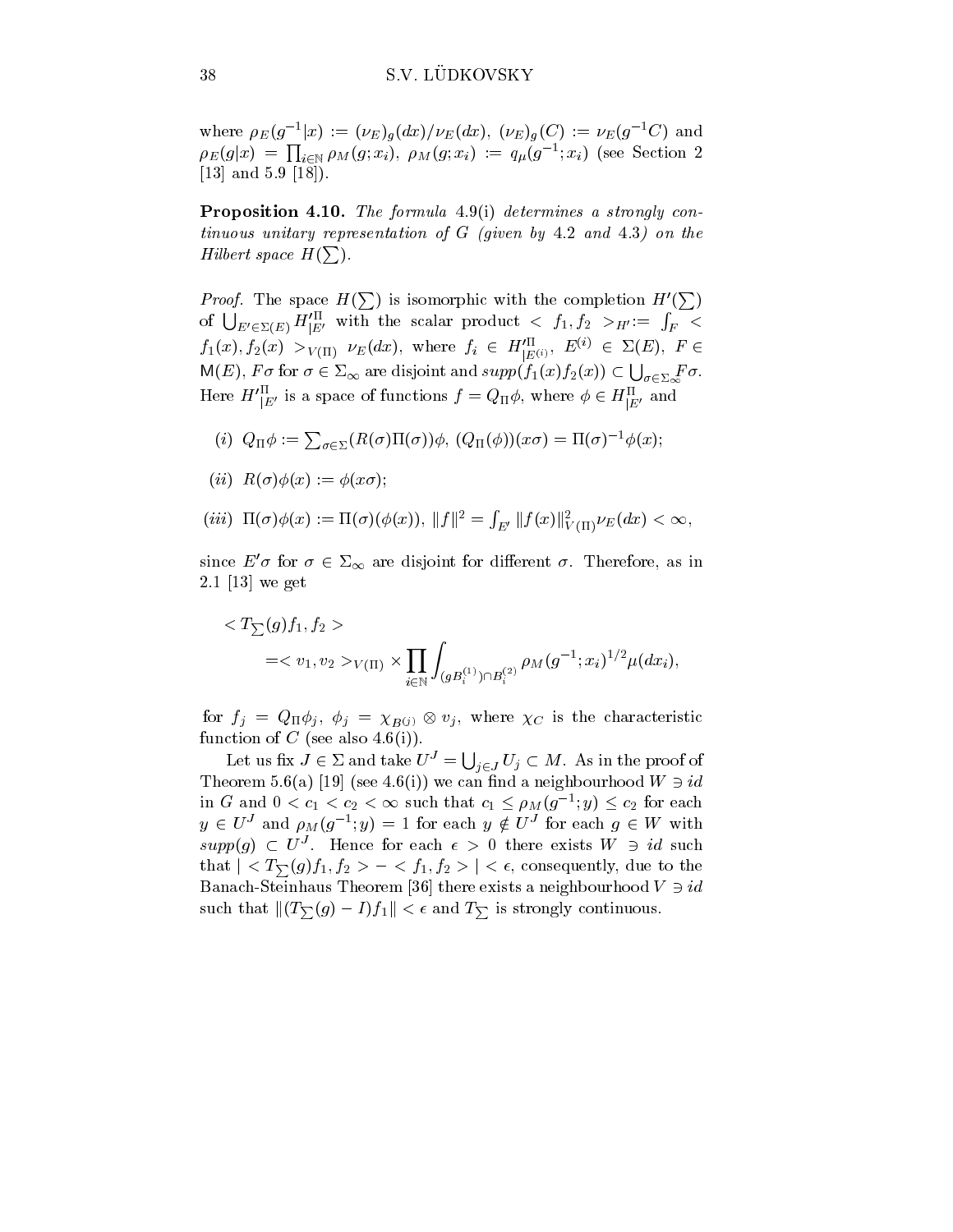It is interesting to note that 4.10 may be proved from the inequality:

$$
\|T_{\sum}(g)f_1 - f_1\|_{H'(\sum)} \le |v|^2 \int_F |f_1(x) - f_1(g^{-1}, x)\rho_E(g^{-1}|x)^{1/2}|^2 \nu_E(dx).
$$

Then we consider restrictions  $g|M_k$  and properties of  $(Y_g)$  (or g on  $M \setminus M_k$ ) such that  $card\{i : supp(g) \cap F_{i,k}\} < \aleph_0$  for each  $k \in \mathbb{N}$ . In view of Theorems 26.1,2  $\sim$  26.1,2  $\sim$  10.11 for each sequence group group  $\sim$  each sequence group group group  $\sim$  experiments and  $\sim$ and for each  $\epsilon > 0$  there is m such that

$$
\int_{F} |f_1(x) - f_1(g_n^{-1}x)\rho_E(g_n^{-1}|x)^{1/2}|^2 \nu_E(dx) < \epsilon,
$$

for all  $n > m$ , since there is  $E \in \Sigma$  with  $supp(q_n) \subset U^-$  for every  $n>m$ . П

4.11. Let E1;:::;Er be mutually disjoint open subsets of M, H1 :=  $\bigotimes_{i=1}^r L^2(E_i),\,L^2(E_i):=L^2(E_i;\mu|E_i),\,G_1:=\prod_{i=1}^r G_{|E_i},\,G_{|E_i}:=\{g\in$  $G: supp(g) \subset E_i$ , denote by  $G(E_i)$  the connected component of  $id \in$  $D^{i}J_{\beta,\gamma}(E_{i}),$  also let  $\{E_{i,j}:j\in J_{i}\}$  be the connected components . . . of  $E_{i,j} = \langle E_{i,j} \rangle$ , since  $F$  . Since  $F$  is the form of each continuous map  $F$  is the continuous map  $F$  is the continuous map  $F$  is the continuous map  $F$  is the continuous map  $F$  is the continuous map  $F$  is the c  $F : [0, 1] \to G$  we have by continuity that

(i) 
$$
F(\epsilon)(E_{i,j}) \subset E_{i,j}
$$
 for each  $\epsilon \in [0,1] \subset \mathbb{R}$  and each  $j \in J_i$ .

Indeed, suppose J is the connected subset of [0, 1] such that  $0 \in J$ and for each  $\epsilon \in J$  is satisfied (i). If  $v = \sup(J) < 1$  then by continuity there is  $w > v$  for which  $[0, w]$  have the same properties as J. Hence the maximal such J coincides with  $[0, 1]$ .

We define and consider  $G(E') := \prod_{i \in \mathbb{N}} G(E_i') := \{g = (g_i : i) :$  $g_i \in G(E'_i), supp(g_i) \subset U^{E(g_i)}, \ (\bigcup_{i \in \mathbb{N}} E(g_i)) \in \Sigma$  for each i}. Therefore,  $\prod$ <sup>"</sup> $_{j\in J_i}G(E_{i,j})\,=\,G_{|E_i}.$  Then quite analogously to Lemma 3 [13] and Lemma 5.12 II [18] we get that the following representation  $L_1$  of  $G_1$  is irreducible:  $(L_1(g)f)(y) = \prod_{i=1}^r \rho_M(g_i^{-1}; y_i)^{1/2} f(g^{-1}y)$ for  $f \in H_1, g = (g_i : i) \in G_1$  and  $y = (y_i : i) \in \prod_{i=1}^r E_i$ , since  $G_{|E_i|}$ is dense in  $G_i := G \cap \prod_{j \in J_i} G(E_{i,j})$  and  $L_1$  is strongly continuous,  $G_{|E_i} \subset \prod_{j \in J_i} G(E_{i,j}).$  Indeed, in view of Proposition 4.8  $G_{|E_i}$  is connected, since G is connected.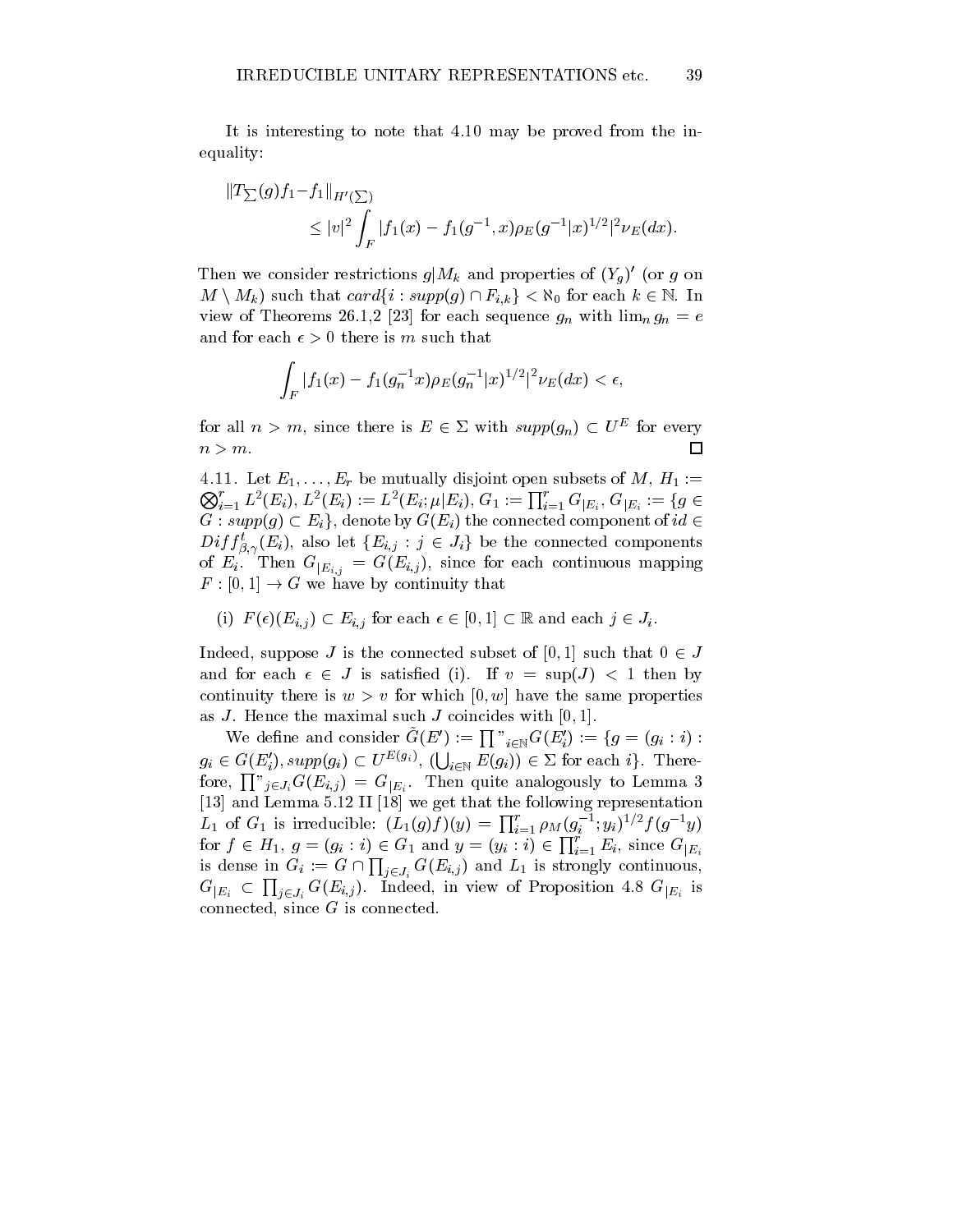Then  $L_1$  on  $G_i$  is decomposable into irreducible components, since  $L_1$  of  $G(E_{i,j})$  on  $L^-(E_{i,j})$  is irreducible. In view of strong continuity of  $L_1$  on the dense subgroup  $G_{|E_i}$  it follows that its strongly continuous extension on Gi is also unitary. Then the rest of Section 3.1 [13] may be transferred onto the case considered here. Let  $L_{E'}(g) f(x) = \rho_E(g^{-1}(x)^{1/2} f(g^{-1}x))$  for  $g \in G(E')$ ,  $f \in H_{|E'} :=$  $L^-(E, M(E)|E|, \nu_E|E|), x \in E$ . Then we get the following.

**Lemma 4.12.** Let  $E \in \Sigma(E)$  and  $E_i$  be open and connected. Then the unitary representation  $L_{E'}$  of  $G(E')$  on  $H_{E'}$  is irreducible.

4.13. Let us consider

- (i)  $G((E')) := \{ g \in G \mid \text{there is } k = k(n), n \in \mathbb{N} \text{ and } \sigma \in \Sigma_{\infty}, \text{such} \}$ that  $g(E'_{i,k}) = E'_{\sigma(i),k}$  for each  $i \in \mathbb{N}$  and  $g|M \setminus M_k = id$ , where  $E' = \prod_{i \in \mathbb{N}} E'_i \ (E'_i \subset M)$  satisfies  $(UP3-4)$  and  $E' \in \Sigma(E)$ ,  $E_{i,k} = E_i \sqcup M_k$ . In view of the foliated structure in M this group is dense in
- (ii)  $\{g \in G : supp(g) \subset \bigcup_{i \in \mathbb{N}} E'_i\}.$

**Lemma 4.14.** Let  $E' \in \Sigma(E)$  satisfy  $(UP3 - 4)$ . Then for any  $\sigma \in \Sigma_{\infty}$  there is n such that for each  $k>n$  there exists  $g \in G((E'))$ with  $g(E_{i,k}) = E_{\sigma(i),k}$  for each i, moreover,  $g|E_i = ia|E_i|$  if  $\sigma(i) = i$ .

Proof. It is quite analogous to that of Lemma 3.4 [13], since each  $\mathbb{R}$  is locally compact and connected, also due to properties of properties of properties of properties of properties of properties of properties of properties of properties of properties of properties of properties o induced as the image of the Gaussian  $\sigma$ -additive measure. On the other hand, the latter is fully characterised by its weak distribution and is with the Radon property (see Lemma 2 and Theorem 1 in Section 2 [23]).  $\Box$ 

4.15. Let E be as in 4.12,  $H_{[E]}^{\perp} = L^2(E, W(E)|E, \nu_E|E; V(H)),$  $H^{\dagger}_{[E']} = Q_{\Pi} H^{\dagger}_{[E']}$  (see the proof of 4.10). For each  $g \in G((E'))$ there are  $\sigma \in \Sigma_{\infty}$  and  $\kappa = \kappa(n)$ ,  $n \in \mathbb{N}$  such that  $g(E_{i,k}) = E_{\sigma(i),k}$ for each  $i \in \mathbb{N}$  and  $g|(M \setminus M_k) = id$ . Suppose  $f = Q_{\Pi}\phi, \phi \in$  $H_{[E]}^{\dagger}$ . If  $(\alpha)$   $\phi$  depends only on  $\{x = (x_i : i)|x_i \in E_{i,k}\}\$  then  $(T\sum (g)f)(x) = \rho_E(g^{-1}x)^{-1} \Pi(\sigma)\phi(g^{-1}x\sigma)$ . If  $(\rho)$   $\phi$  depends only on  $\{x = (x_i : i)|x_i \in E_i \setminus M_k\}$  then  $(I_{\sum}(g)f)(x) = f(x)$ . Then if  $\varphi(x) = \varphi_1(x) \times \varphi_2(x)$ , where  $\varphi_2(x)$  is of type ( $\alpha$ ) or ( $\beta$ ) and  $\varphi_1$ :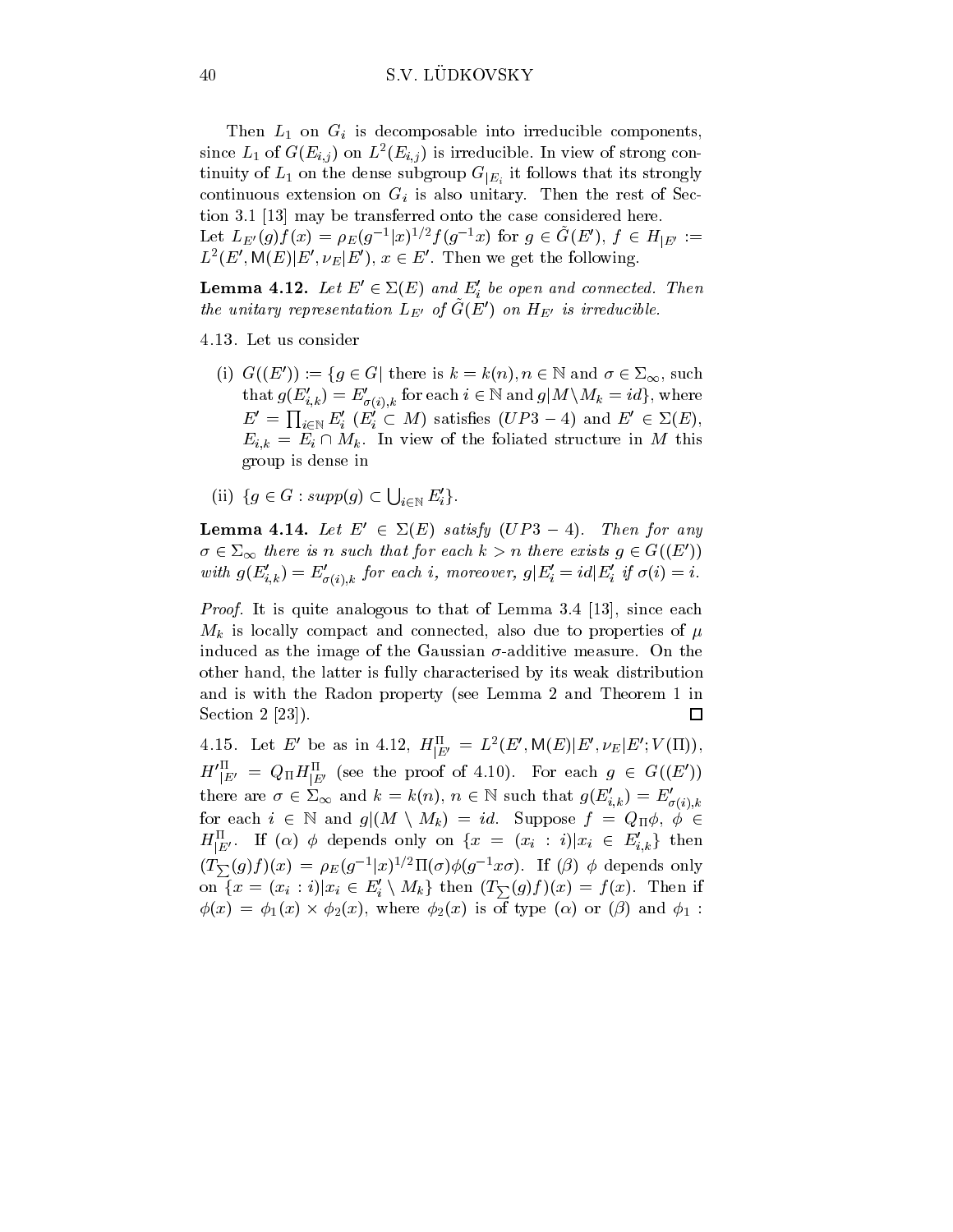$E' \to \mathbb{C}$  is also of type analogous to  $(\alpha)$  or  $(\beta)$  then  $T_{\sum}(g)f \in H'_{|E'}$ . Let  $G_k((E')) = \{ g \in G((E')) : g | (M \setminus M_k) = id \}, \text{ then } \bigcup_k G_k((E'))$ is dense in  $G((E))$ . Denote  $H_k := \{ \phi \in H_{[E']}^{\perp} | \phi(x) \rangle \}$  is constant on  $M \setminus M_k$  ;  $\mathbf{H}_k := \mathcal{Q}_{\Pi} \mathbf{\Pi}_k$ . In view of Proposition 4.8 we have that the following representation  $I_{E'}(q)\varphi(x) = \rho_{E}(q^{-1}x)^{-1} \Pi(\sigma)\varphi(q^{-1}x\sigma)$  is irreducible, where  $\phi \in H_k$ ,  $g \in G_k((E'))$ ,  $x \in E'$ ,  $\sigma \in \Sigma_{\infty}$  is such that  $g(E_{i,k}) = E_{\sigma(i),k}$  for each i (see also Lemma 3.5 [13]). Then we obtain analogously to Lemma 4.2 [13] the following lemma.

**Lemma 4.16.** Let  $F = \prod_{i \in \mathbb{N}} F_i$  satisfies  $(UP3-4)$ . Then there exists  $F \in \Sigma(F)$  satisfying (U P 3  $-$  4) and

$$
(UPS5) \quad M \setminus cl(\bigcup_{i>N} F_i) \text{ is connected for every } N > 0.
$$

*Proof.* Consider  $F_{i,k} = F_i \sqcup M_k$  and measures  $\mu_k$  on  $M_k$  induced by  $\mu$  on M and the projection  $\Gamma_k : \iota_2 \to \mathbb{R}^n$  and choose F such that

$$
|\mu_{k(n+1)}(F'_{i,k(n+1)}\Delta F_{i,k(n+1)} - \mu_k(F'_{i,k(n)}\Delta F_{i,k(n)})|
$$
  
< 
$$
< 3^{-i-2(k(n)+1)}\mu(F_i),
$$

for each  $k = k(n)$  and  $i, n \in \mathbb{N}$ . Then use Theorem 3.1 [13].  $\Box$ 

**Theorem 4.17.** The unitary representation  $T_{\sum}$  of G (defined in 4.2) on  $H(\sum)$  is irreducible.

*Proof.* Considering the sequences  $\{M_k: \kappa\}, \{G_k((E)) : \kappa\}$  and  $\{H_k:$ k}, using 4.2-4.16 and strong continuity of  $T_{\sum}$  we get from the proof of Theorem 4.1 [13] that  $T_{\sum}$  is irreducible. Indeed, we may consider  $\Delta := \{ E : E \equiv E \, , E \,$  satisfies  $(U F 3 = 4) \}$  instead of  $\Delta$  in Section 4.3 [13].  $\Box$ 

**Theorem 4.18.** Suppose  $I_{\sum_i}$  are unitary representations of G with parameters  $\sum_i$  =  $(\Pi_i; \mu, E').$  Then,  $(T_{\sum_i}, H(\sum_i)),$   $i$  = 1,2 are mutually equivalent if and only if there exists  $a~\in~\mathbb{Z}_{\infty}$  such that  $11_1 =$   $11_2$  and  $E_1 \in \Sigma(E_2 a^{-1})$ , where  $($   $11)(\sigma) := 11(a^{-1}\sigma a)$ .

Proof. In view of 4.8 and 4.9 we may assume without loss of generality that  $E^i$  satisfies  $(UP3-4, UPS5)$  for  $i=1$  and 2. Then we consider  $G^{(1)} := G((E^{(1)})) \cap G((E^{(2)})) \subset G$  and  $G^{(2)} := \prod_{k \in \mathbb{N}} G(C_k)$ ,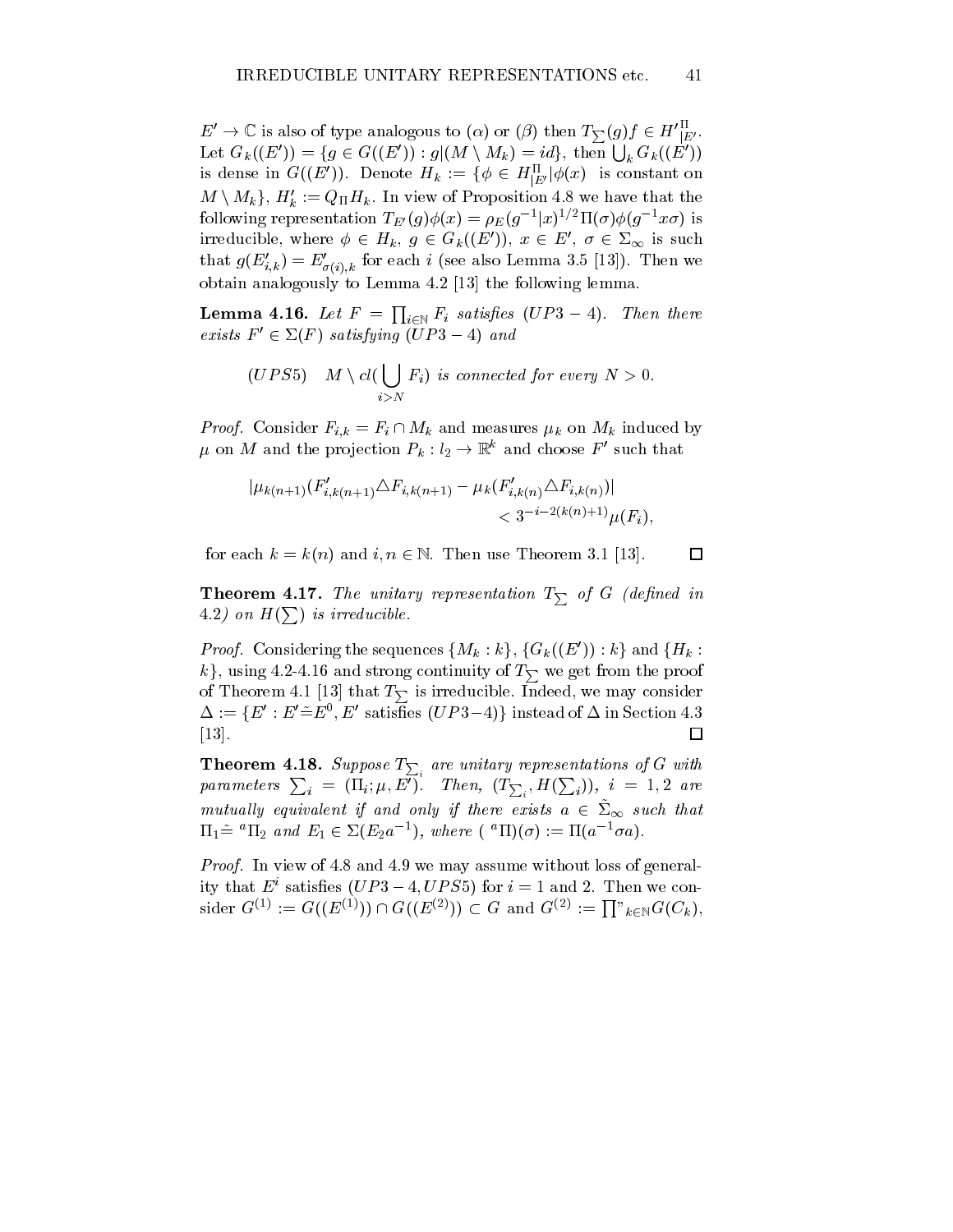where  $C_k$  are all connected components of  $E_{i,j}^{\text{top}} = E_{j,i}^{\text{top}}$  (with  $E^{(2)}$ here instead of  $F^{(2)}$  in [13]). Instead of equations (5.7) [13] we have corresponding expressions as intersections with  $\mathbb{N}$  intersections with  $\mathbb{N}$  in both sides for  $\mathbb{N}$ some  $k = k(n)$ ,  $n \in \mathbb{N}$ . Using the sequences  $\{M_k\}$ ,  $\{G_k((E'))\}$ and strong continuity of  $T_{\sum_i}$  we get the statement of Theorem 4.18 analogously to Section 5  $\overline{13}$ .  $\Box$ 

Note 4.19. The construction presented above of irreducible unitary representations is valid as well for each dense subgroup  $G'$  of  $Dij$   $j_{\beta,\gamma}(M)$  such that the corresponding non-negative measure  $\lambda$  on . . . M is left-quasi-invariant relative to  $G'$  and satisfies 4.2 and 4.6.

#### **REFERENCES**

- [1] AVERBUKH V.I. and SMOLYANOV O.G., The theory of differentiation in linear topological spaces, Usp. Mat. Nauk.  $22$  (1967), 201–260.
- [2] BAO D., LAFONTAINE J. and RATIU T., On a non-linear equation related to the geometry of the diffeomorhism group, Pacif. J. Math. 158 (1993), 223-242.
- [3] BELOPOLSKAYA YA.I. and DALECKY YU.L., "Stochastic equations and differential geometry", Kluwer, Dordrecht, 1990.
- [4] BOURBAKI N., "Integration", Chapters 1-9, Nauka, Moscow, 1970 and 1977.
- [5] CHALJUB-SIMON A. and CHOQUET-BRUHAT Y., Problemes elliptiques du second ordre sur une variete Euclidienne a l'infini, Ann. Fac. Sci. Toulouse Math. Ser.  $5 \; 1 \; (1979), \; 9\text{--}25.$
- [6] DALECKY YU.L. and FOMIN S.V., "Measures and differential equations in infinite-dimensional spaces", Kluwer Acad. Publ., Dordrecht, 1991.
- [7] EBIN D.G. and MARSDEN J., Groups of diffeomorphisms and the motion of incompressible fluid, Ann. of Math.  $92$  (1970), 102-163.
- [8] EICHHORN J., The manifold structure of maps between open mani $folds, Ann. Global Anal. Geom. 3 (1993), 253–300.$
- [9] ENGELKING R., "General topology", Mir, Moscow, 1986.
- [10] FLASHEL P. and KLINGENBERG W., "Riemannsche Hilbertmannigfaltigkeiten. Periodische Geodatisch", Lect. Notes in Math. 282, Springer-Verlag, Berlin, 1972.
- [11] GELFAND I.M. and VILENKIN N.YA., "Generalized functions", v. 4, Fiz.-Mat. Lit., Moscow, 1961.
- [12] HECTOR G. and HIRSCH U., "Introduction to the geometry of foliations", Friedr. Vieweg and Sons, Braunschweig, 1981.